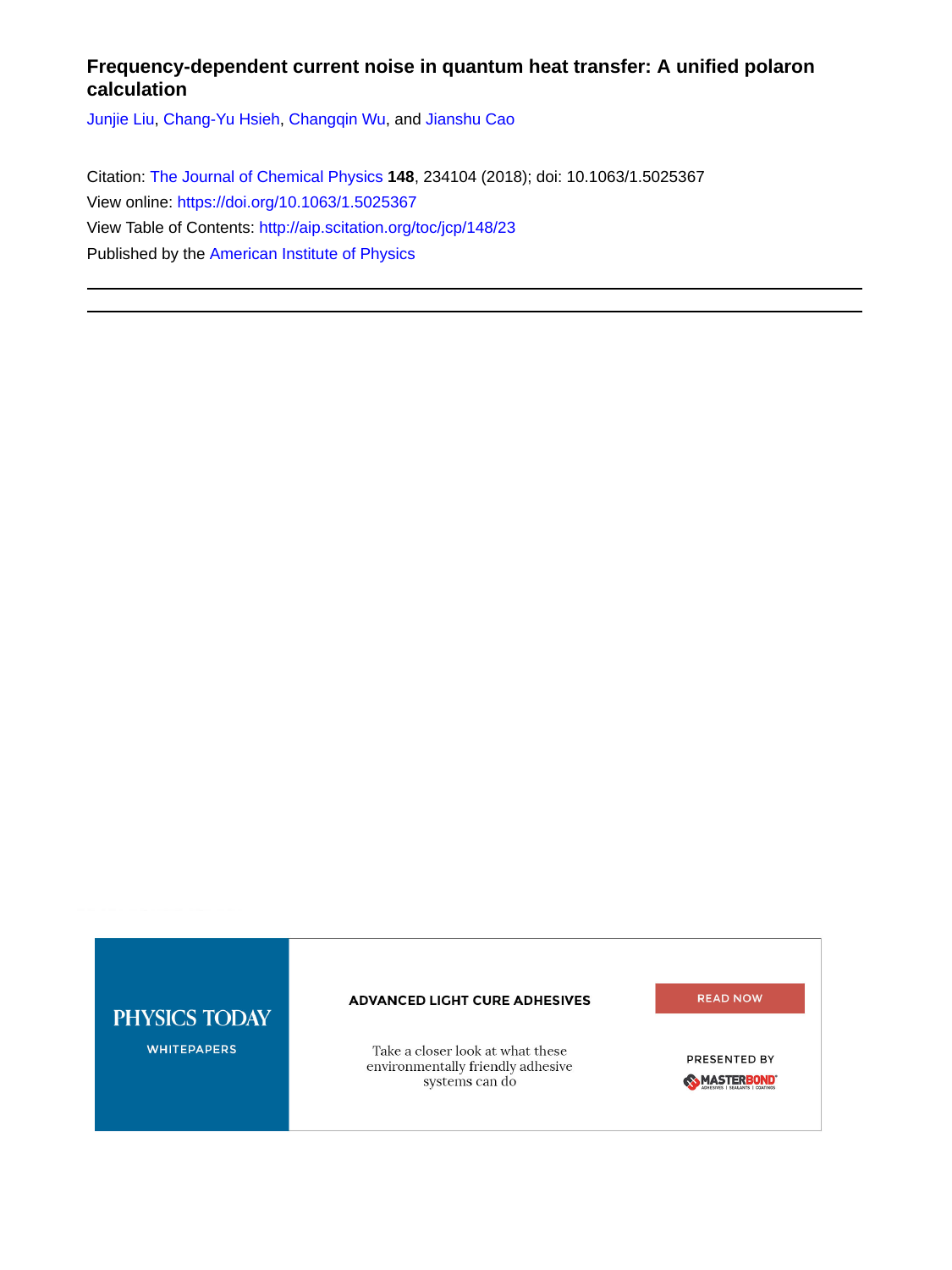

# **[Frequency-dependent current noise in quantum heat transfer:](https://doi.org/10.1063/1.5025367) [A unified polaron calculation](https://doi.org/10.1063/1.5025367)**

Junjie Liu,<sup>1,2</sup> Chang-Yu Hsieh,<sup>1,2</sup> Changqin Wu,<sup>3</sup> and Jianshu Cao<sup>1,2</sup> <sup>1</sup>*Singapore-MIT Alliance for Research and Technology (SMART) Center, 1 CREATE Way, Singapore 138602, Singapore* <sup>2</sup>*Department of Chemistry, Massachusetts Institute of Technology, 77 Massachusetts Avenue, Cambridge, Massachusetts 02139, USA* <sup>3</sup>*State Key Laboratory of Surface Physics and Department of Physics, Fudan University, Shanghai 200433, China*

(Received 9 February 2018; accepted 28 May 2018; published online 20 June 2018)

To investigate frequency-dependent current noise (FDCN) in open quantum systems at steady states, we present a theory which combines Markovian quantum master equations with a finite time full counting statistics. Our formulation of the FDCN generalizes previous zero-frequency expressions and can be viewed as an application of MacDonald's formula for electron transport to heat transfer. As a demonstration, we consider the paradigmatic example of quantum heat transfer in the context of a non-equilibrium spin-boson model. We adopt a recently developed polaron-transformed Redfield equation which allows us to accurately investigate heat transfer with arbitrary system-reservoir coupling strength, arbitrary values of spin bias, and temperature differences. We observe a turn-over of FDCN in the intermediate coupling regimes, similar to the zero-frequency case. We find that the FDCN with varying coupling strengths or bias displays a universal Lorentzian-shape scaling form in the weak coupling regime, and a white noise spectrum emerges with zero bias in the strong coupling regime due to distinctive spin dynamics. We also find that the bias can suppress the FDCN in the strong coupling regime, in contrast to its zero-frequency counterpart which is insensitive to bias changes. Furthermore, we utilize the Saito-Utsumi relation as a benchmark to validate our theory and study the impact of temperature differences at finite frequencies. Together, our results provide detailed dissections of the finite time fluctuation of heat current in open quantum systems. *Published by AIP Publishing.* <https://doi.org/10.1063/1.5025367>

# **I. INTRODUCTION**

The rapid development in nanotechnologies opens an avenue for studying heat transfer in mesoscopic systems. $1-4$  $1-4$ At the nano-scales, fluctuations of heat become increasingly relevant<sup>[5](#page-10-2)</sup> to the performance and stability of nanostructured devices. To better characterize the fluctuations, higher order statistics of heat transfer beyond the stationary heat current are needed and cannot be directly obtained from the standard heat conductance measurements. Hence, it is desirable to formulate a theoretical framework to analyze heat-transfer statistics for these systems.

So far, analytical results on the heat-transfer statistics are limited to the infinite time limit (i.e., the zero frequency limit) where well-established frameworks such as the large deviation theory,<sup>[6](#page-10-3)</sup> steady state fluctuation theorem,<sup>[7–](#page-10-4)[9](#page-10-5)</sup> and full counting statistics  $(FCS)^{10-12}$  $(FCS)^{10-12}$  $(FCS)^{10-12}$  can be utilized. Both the sta-tionary heat current<sup>[13–](#page-10-8)[15](#page-10-9)</sup> and variance of heat current have been studied for open quantum systems at steady states.<sup>[16](#page-10-10)[–21](#page-10-11)</sup> However, this is by no means the complete story. Finitefrequency components of heat fluctuations provide a rich set of new information about the steady state heat statistics beyond what could be inferred from the zero-frequency component, as already demonstrated for electronic heat trans-port in the wide-band limit.<sup>[22](#page-10-12)</sup> Apart from this example, and some notable exceptions, $23,24$  $23,24$  the behaviors of the finite frequency heat-transfer statistics are still largely unexplored due to the absence of a general theoretical framework that can extract finite time fluctuation properties of heat at steady states.

In this work, we present a theoretical method to study the frequency-dependent current noise (FDCN) for nonequilibrium open quantum systems.[25](#page-10-15)[–27](#page-10-16) We extend MacDonald's formula<sup>[28](#page-10-17)[,29](#page-10-18)</sup> in electron transport to heat current which formally expresses the FDCN in terms of an integral of the timedependent second order cumulant of transferred heat evaluated at steady states, thus generalizing previously expressions for zero-frequency heat current noise. $18-21$  $18-21$  In order to calculate the time-dependent cumulant of heat involved in the FDCN, we follow the scheme of a finite time FCS developed for electron transport $30,31$  $30,31$  and propose an analogous framework. Our theory can be applied to open quantum systems described by Markovian quantum master equations and possesses good adaptability. Figure [1](#page-2-0) clearly summarizes the physical picture underlying the finite-time heat fluctuation we introduce in the present work.

To illustrate the formalism, we study the case of a nonequilibrium spin-boson (NESB) model<sup>[26](#page-10-22)[,33](#page-10-23)</sup> which is a paradigmatic example for quantum heat transfer.<sup>[13](#page-10-8)</sup> By combining a recently developed nonequilibrium polaron-transformed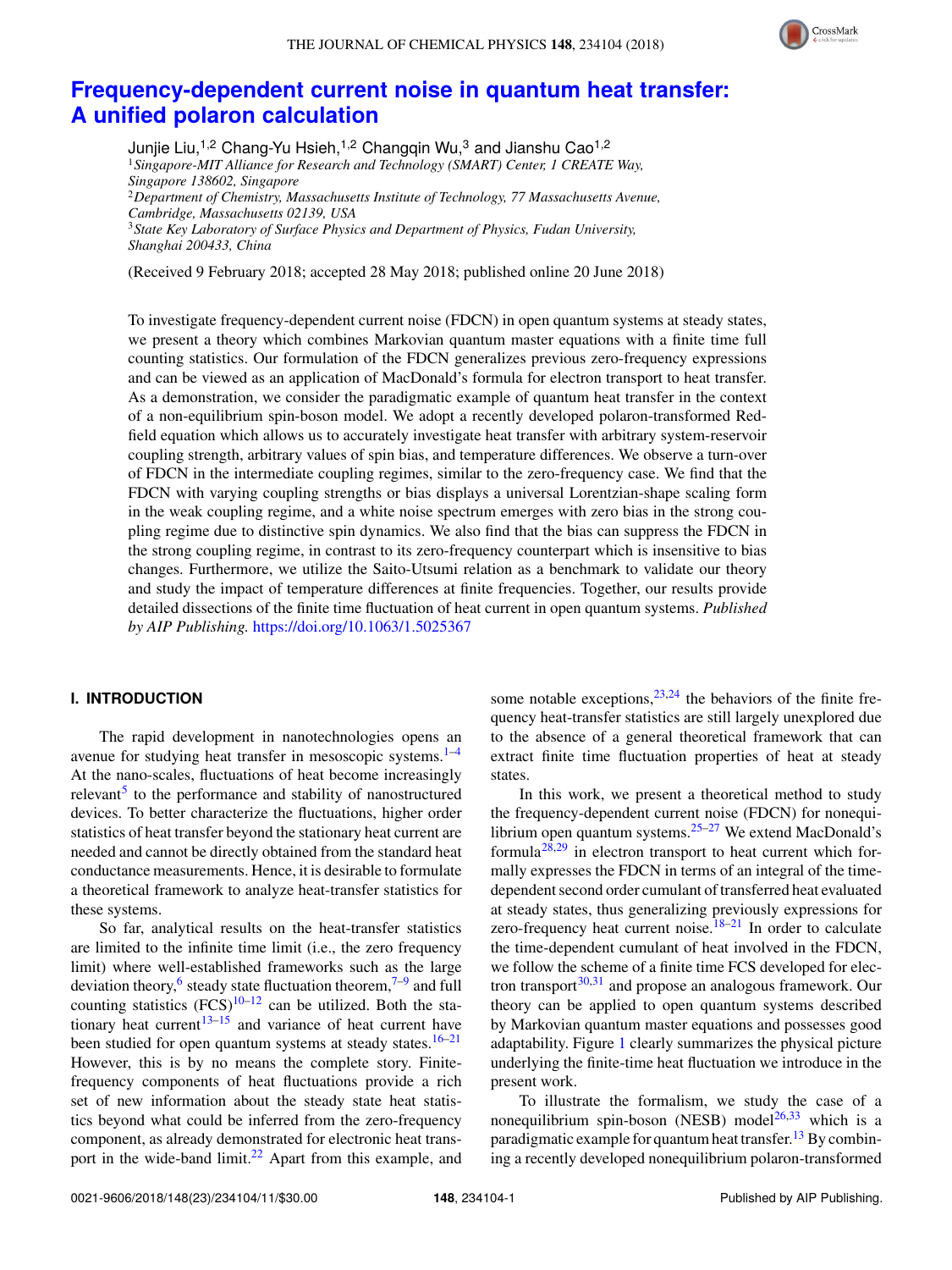<span id="page-2-0"></span>

FIG. 1. Illustration of the "finite time" parameter regime. The total system has reached the steady state at *t* = 0. The two-time measurements are taken at  $t = 0$  and *t* with a nonzero counting field  $\chi$ .

Redfield equation (NE-PTRE) for the reduced spin dynamics $14,20$  $14,20$  and the finite time FCS, we are able to study the FDCN of the NESB from a unified perspective. New phenomena are found and explained analytically. These results manifest the versatility of our proposed framework and how it can be used to study FDCN in a variety of quantum transport setups.[34](#page-10-26)[–36](#page-10-27)

The paper is organized as follows. We first propose our general theory for the FDCN in Sec.[II.](#page-2-1) In Sec.[III,](#page-4-0) we introduce the NESB model and the NE-PTRE with FCS. In Sec. [IV,](#page-5-0) we study the FDCN of the NESB in detail by analyzing the impact of coupling strength, bias, and temperature differences. In Sec. [V,](#page-9-0) we summarize our findings.

### <span id="page-2-1"></span>**II. THEORY**

#### **A. Frequency-dependent heat current noise power**

We consider heat transfer systems, consisting of a central region attached to non-interacting bosonic reservoirs at *different temperatures*. This setup can be described by a general Hamiltonian

$$
H = H_s + H_I + H_B,\tag{1}
$$

where  $H_s$  refers to the system,  $H_B = \sum_{v=L,R} H_B^v = \sum_{k,v=L,R}$  $\omega_{k,v}b_{k,v}^{\dagger}b_{k,v}$  is the bosonic reservoirs' part with  $b_{k,v}^{\dagger}$  and  $b_{k,v}$  and  $b_{k,v}$  $\omega_{k,v} \nu_{k,v} \nu_{k,v}$  is the bosonic reservoirs part with  $\nu_{k,v}$  and  $\nu_{k,v}$  being the bosonic creation and annihilation operators for the mode *k* of frequency  $\omega_{k,v}$  in the *v*th reservoir characterized by an inverse temperature  $\beta_v \equiv T_v^{-1} (T_L \neq T_R)$ ,  $H_I = \sum_v V_v$ <br>  $\otimes R$  is the interaction between the system and reservoirs which  $\otimes B_v$  is the interaction between the system and reservoirs which assumes a bilinear form with  $B<sub>v</sub>$  being an arbitrary operator of the *v*th reservoir and  $V_v$  being the corresponding system operator. This setup encompasses a broad range of dissipative and transport settings. Throughout the paper, we set  $\hbar = 1$  and  $k_B = 1$ .

The stationary heat current is defined by

<span id="page-2-2"></span>
$$
\langle I_v(t) \rangle = -\frac{d}{dt} \langle H_B^v(t) \rangle, \tag{2}
$$

where we denote  $\langle \cdots \rangle \equiv Tr[\cdots \rho_{ss}]$  with  $\rho_{ss}$  being the total steady state density matrix. Due to the energy conservation, we introduce  $\langle I \rangle \equiv \langle I_L \rangle = -\langle I_R \rangle$ . We simply focus on the heat current *I* and its fluctuation statistics. It is worthwhile to mention that the above definition is consistent with the quantum thermodynamics and can be applied in the strong coupling regime.<sup>[37](#page-10-28)</sup>

We assume that the total system has reached the unique steady state at  $t = 0$  and then the heat current noise at finite times is described by the symmetrized auto-correlation

234104-2 Liu *et al.* J. Chem. Phys. **148**, 234104 (2018)

function $22$ 

$$
S(t_1, t_2) = \frac{1}{2} \langle {\Delta I(t_1), \Delta I(t_2)} \rangle \tag{3}
$$

with  $\Delta I(s) = I(s) - \langle I \rangle$  being the fluctuation of time dependent heat current  $I(s) = -\frac{d}{ds} H_B^L(s)$  from its average value, where the anti-commutator  ${A, B} = AB + BA$  ensures the Hermitian property. At steady states, the correlation function only depends on the time difference such that  $S(t_1, t_2)$ =  $S(\tau)$  with  $\tau = |t_1 - t_2|$  being the time interval. Therefore, the Fourier transform yields the FDCN  $S(\omega)$  for the heat current

$$
S(\omega) = S(-\omega) = \int_{-\infty}^{\infty} d\tau e^{i\omega \tau} S(\tau) \ge 0.
$$
 (4)

Since  $S(\omega)$  is an even function in frequency and strictly semipositive in accordance with the Wiener-Khintchine theorem, in the following we consider positive values of the frequency,  $\omega > 0$ , only.

According to the definition of heat current in Eq.  $(2)$ , we can introduce  $Q(t) = H_B^L(t) - H_B^L(0)$  as the heat transferred from the left reservoir to the right reservoir in the time span 0 to *t* [12](#page-10-7) [we assume that the left reservoir has a higher temperature and  $H_B^L(t)$  is the Hamiltonian operator in the Heisenberg picture] with  $\langle Q(t) \rangle = \langle I \rangle t$ , and in analogy with MacDonald's formula in electron charge transport,  $28,29$  $28,29$  we find (for completeness, we present a derivation for heat transfer in the [Appendix\)](#page-10-29)

<span id="page-2-3"></span>
$$
S(\omega) = \omega \int_0^{\infty} dt \sin(\omega t) \frac{\partial}{\partial t} \langle Q^2(t) \rangle_c, \tag{5}
$$

where we define the second order cumulant of heat as  $\langle Q^2(t)\rangle_c \equiv \langle Q^2(t)\rangle - \langle Q(t)\rangle^2$ . Equation [\(5\)](#page-2-3) can be viewed as an application of MacDonald's formula in electron charge transport to heat transfer. However, in contrast to the electron charge current, the above MacDonald-like formula represents the total heat current noise spectrum due to the absence of a displacement current component in heat transfer setups. This formally exact relation enables us to calculate FDCN from the finite time heat statistics. The second order cumulant involved in the above definition can be obtained from the cumulant generating function (CGF) which is the main focus of the FCS (see, e.g., Ref. [8](#page-10-30) and reference therein). However, instead of considering the FCS in the infinite time limit as in previous heat transfer studies, we should follow the framework of a finite time FCS developed for electron transport $30,31$  $30,31$  such that finite time properties of cumulants of transferred heat which are essential for the finite-frequency noise power can be extracted.

The above finite frequency definition for  $S(\omega)$  can recover the well-known zero-frequency expression. To see this, we introduce the regularization $38$ 

$$
\omega \sin \omega t = (\omega \sin \omega t + \varepsilon \cos \omega t)e^{-\varepsilon t}, \ \varepsilon \to 0^+, \qquad (6)
$$

which ensures correct results at the  $\omega = 0$  case. Then Eq. [\(5\)](#page-2-3) reduces to

$$
S(0) = \varepsilon \int_0^\infty e^{-\varepsilon t} \frac{\partial}{\partial t} \langle Q^2(t) \rangle_c \bigg|_{\varepsilon \to 0^+}.
$$
 (7)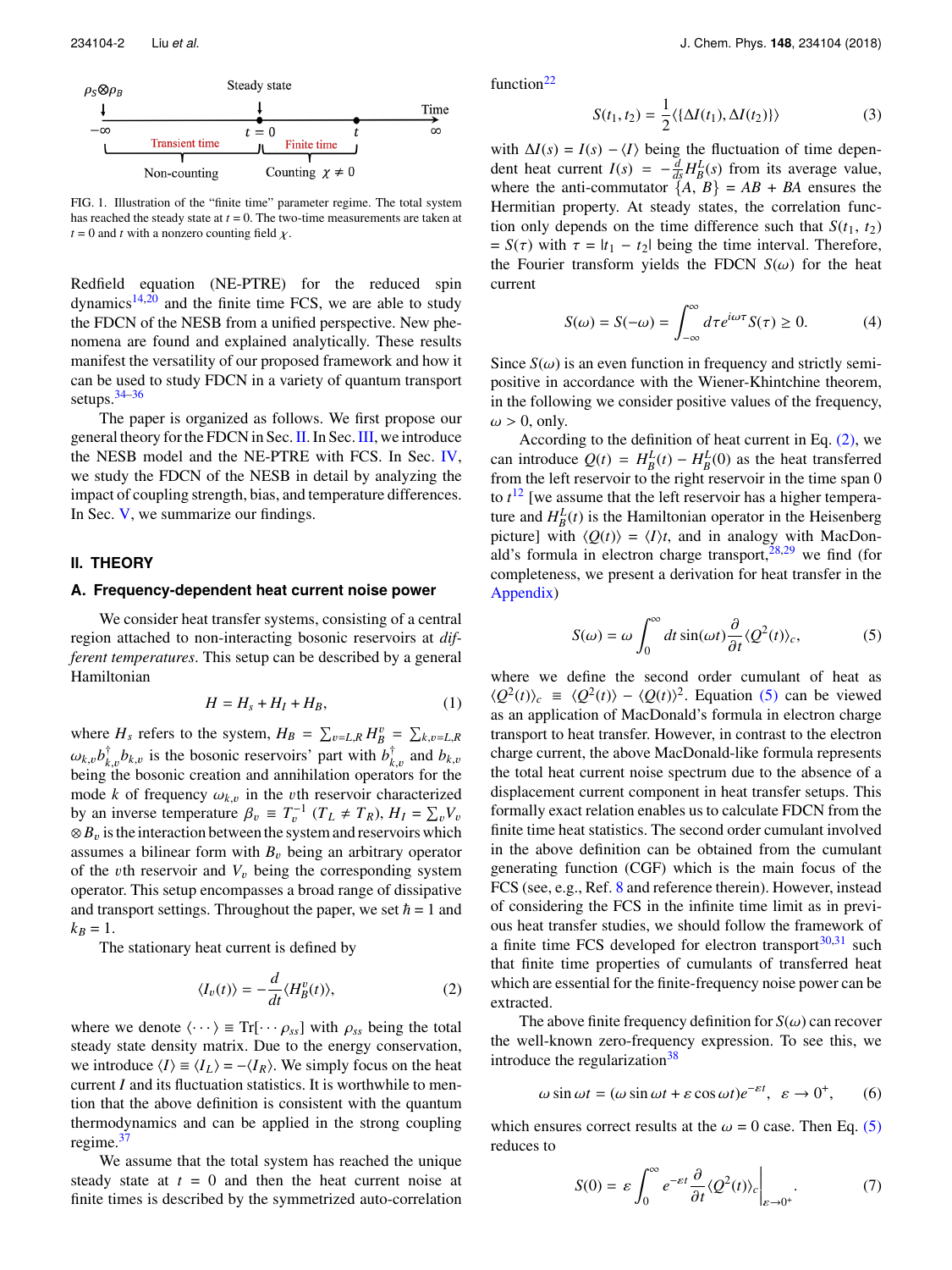By using the final value theorem of the Laplace transform, we obtain  $\overline{1}$ 

<span id="page-3-5"></span>
$$
S(0) = \frac{\partial}{\partial t} \langle Q^2(t) \rangle_c \Big|_{t \to \infty}.
$$
 (8)

In the infinite time limit (see Fig. [1\)](#page-2-0), all cumulants increase linearly in time  $t$  as guaranteed by the FCS, $<sup>8</sup>$  $<sup>8</sup>$  $<sup>8</sup>$  then the above rela-</sup> tion is just the expression utilized in recent studies on  $S(0)$ .<sup>[18](#page-10-19)[–21](#page-10-11)</sup> Therefore, Eq.[\(5\)](#page-2-3) generalizes previous zero-frequency expressions.

# **B. Finite time full counting statistics**

# *1. Finite time generating functions*

In accordance with the definition of heat current, we study the statistics of heat  $Q(t)$  transferred from the left reservoir to the right reservoir during a time interval [0, *t*]. The specific measurement of the net transferred heat  $Q(t)$  is performed using a two-time measurement protocol: $8,39$  $8,39$  Initially at time  $t = 0$  where the total system has reached the steady state, we introduce a projector  $K_{q_0} = |q_0\rangle\langle q_0|$  with  $|q_0\rangle$  being one of the eigen-states of the left bath Hamiltonian  $H_B^L$  to measure the quantity  $H_B^L$ , giving an outcome  $q_0$ . A second measurement is performed at time *t* with a projector  $K_{q_t} = |q_t\rangle\langle q_t| (|q_t\rangle)$  is also one of the eigen-states of the left bath Hamiltonian  $H_B^L$  at time  $t$ ) and an outcome  $q_t$ . Hence, the measurement outcome of net transferred heat is determined by  $Q(t) = q_t - q_0$ . The corresponding joint probability to measure  $q_0$  at  $t = 0$  and  $q_t$ at time *t* reads

$$
P[q_t, q_0] \equiv \text{Tr}\{K_{q_t} U(t, 0) K_{q_0} \rho(0) K_{q_0} U^{\dagger}(t, 0) K_{q_t}\}, \qquad (9)
$$

where  $U(t, 0)$  is the unitary time evolution operator of the total system and  $\rho(0)$  is the total density matrix when the counting starts. We should choose  $\rho(0) = \rho_{ss}$  as we are interested in fluctuations at steady states. Such an initial condition can be constructed by switching on the interaction  $H_I$  from the infinite past, where the density matrix  $\rho(-\infty)$  is given by a direct product of density matrices of the system <sup>ρ</sup>*<sup>s</sup>* and bosonic baths  $\rho_B$ . The corresponding counting scheme is illustrated in Fig. [1.](#page-2-0) The probability distribution for the difference  $Q(t) = q_t - q_0$  between the outputs of the two measurements is given by

<span id="page-3-0"></span>
$$
p(Q, t) = \sum_{q_t, q_0} \delta [Q(t) - (q_t - q_0)] P[q_t, q_0], \qquad (10)
$$

where  $\delta(x)$  denotes the Dirac distribution. Then we can introduce a finite time moment generating function (MGF) associated with this probability,

$$
Z(\chi, t) = \int dQ(t)p(Q, t)e^{i\chi Q(t)} \tag{11}
$$

with  $\chi$  being the counting-field parameter. Its logarithm gives the CGF  $G(\chi, t) = \ln Z(\chi, t)$ .

To derive explicit expressions for generating functions that are suitable for analytical as well as numerical studies, we focus on open quantum systems described by a reduced density matrix  $\rho_s(t)$  which obeys a generalized Markovian master equation

<span id="page-3-1"></span>
$$
\dot{\rho}_s(t) = -L\rho_s(t) \tag{12}
$$

with  $\dot{A}(t) \equiv \frac{\partial A(t)}{\partial t}$  and *L* being the Liouvillian operator driv- $\partial_t$  in  $\partial_t$  and *L* being the Elouvinan operator driv-<br>ing the dynamics of the system. Although we limit ourselves to Markovian master equations, an extension to include non-Markovian effects $40-42$  $40-42$  is possible, which will be addressed in the future work.

In order to investigate the statistics of transferred heat during the time span [0, *t*] at steady states, we proceed by projecting the reduced density matrix  $\rho_s(t)$  onto the subspace of Q net transferred heat and denote this *Q*-resolved density matrix as  $\rho_s(Q, t)$ , in analogy with the *n*-resolved density matrix in quantum optics $43$  and mesoscopic electron transport.  $44$  The probability  $p(Q, t)$  in Eq. [\(10\)](#page-3-0) is just

$$
p(Q, t) = \text{Tr}[\rho_s(Q, t)].
$$
\n(13)

The MGF can conveniently be expressed as

<span id="page-3-3"></span>
$$
Z(\chi, t) = \text{Tr}[\rho_s(\chi, t)] \tag{14}
$$

in terms of the *χ*-dependent density matrix  $\rho_s(\chi, t)$  $= \int dQ e^{i\chi} \mathcal{Q}_{\rho_s}(Q, t)$ . We note that by setting  $\chi = 0$ , we recover the original density matrix:  $\rho_s(\chi = 0, t) = \rho_s(t)$ .

To evaluate the MGF and CGF, we consider a modified master equation governing the evolution of the  $\chi$ -dependent density matrix. According to Eq.  $(12)$ , the modified master equation takes the form of

<span id="page-3-2"></span>
$$
\dot{\rho}_s(\chi, t) = -L_{\chi} \rho_s(\chi, t) \tag{15}
$$

with a *χ*-dependent Liouvillian  $L<sub>\chi</sub>$ . Since Eq. [\(15\)](#page-3-2) is a linear differential equation for  $\rho_s(\chi, t)$ , it can be rewritten as

$$
|\dot{\rho}_s(\chi,t)\rangle\rangle = -\mathbb{L}_{\chi}|\rho_s(\chi,t)\rangle\rangle,\tag{16}
$$

where  $|\rho_s(\chi, t)\rangle$  is the vector representation of  $\rho_s(\chi, t)$  and  $\mathbb{I}$  is the matrix representation of  $I$  in the Liquille space  $\delta$  $\mathbb{L}_\chi$  is the matrix representation of  $L_\chi$  in the Liouville space.<sup>[8](#page-10-30)</sup> Here we use double angle brackets to distinguish these vectors from the ordinary quantum mechanical "bras" and "kets." By formally solving the above equation, we find

<span id="page-3-4"></span>
$$
|\rho_{s}(\chi,t)\rangle\rangle = e^{-\mathbb{L}_{\chi}t}|\rho_{s}^{stat}\rangle\rangle, \tag{17}
$$

as we require that the system at  $t = 0$  has reached the steady state defined by  $\mathbb{L}|\rho_s^{stat}\rangle = 0$  or by simply tracing out the reservoir degrees of freedom in the total steady state  $\rho$ reservoir degrees of freedom in the total steady state ρ*ss*. Since the Liouvillian *L* conserves probability, it holds that  $Tr[L\rho<sub>s</sub>(t)] = 0$  for any density matrix. This implies that the left zero-eigenvector of  $\mathbb L$  is the vector representation of the trace operation, i.e.,  $\langle \langle \tilde{0} | L = 0 \text{ and } \langle \langle \tilde{0} | \rho_{s}^{stat} \rangle \rangle = \text{Tr}[\rho_{s}^{stat}] = 1.$ <br>Combining Eqs. (14) and (17), we then obtain the following Combining Eqs.  $(14)$  and  $(17)$ , we then obtain the following compact expression:

$$
Z(\chi, t) = \langle \langle \tilde{0} | e^{-\mathbb{L}_{\chi} t} | \rho_s^{\text{stat}} \rangle \rangle \equiv \langle \langle e^{-\mathbb{L}_{\chi} t} \rangle \rangle, \tag{18}
$$

which holds for a system that has been prepared in an arbitrary state in the distant past. The system has then evolved until  $t = 0$ , where it has reached the steady state. At  $t = 0$ , we start collecting statistics to construct the probability distribution  $p(Q, t)$  for  $Q$  net transferred heat in the time span [0, *t*].

We then diagonalize the  $\mathbb{L}_\chi$  as

$$
\mathbb{L}_{\chi} = \sum_{n} \mu_n(\chi) |f_n(\chi)\rangle \rangle \langle \langle g_n(\chi)| \qquad (19)
$$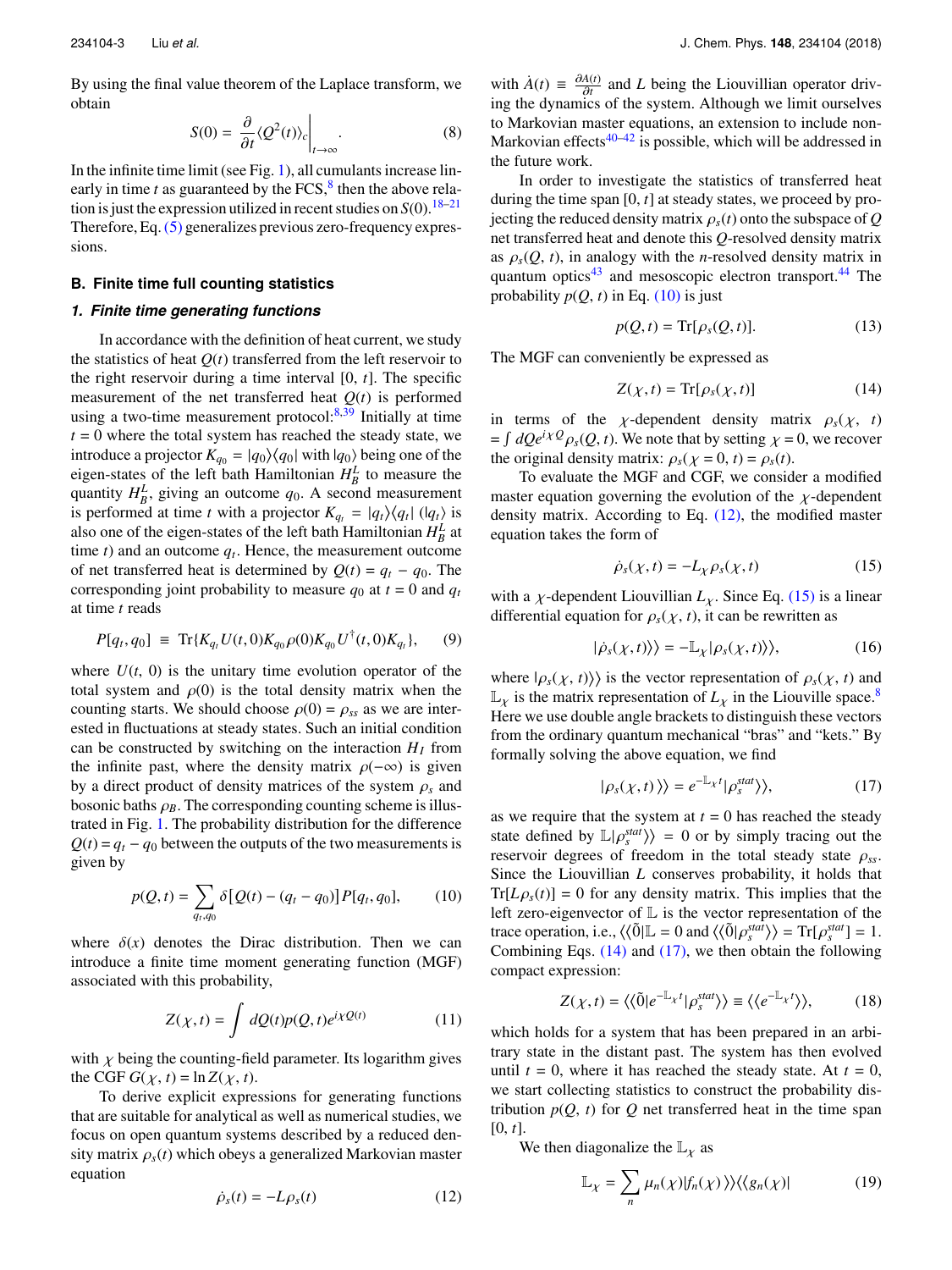with  $\mu_n$  being the *n*th eigenvalue and  $|f_n(\chi)\rangle$  and  $\langle\langle g_n(\chi)|$ being the corresponding right and left eigenvectors, respectively. In the  $\chi \to 0$  limit, one of these eigenvalues, say  $\mu_0(\chi)$ , tends to zero and the corresponding eigenvectors give the stationary states  $\langle \langle 0 \rangle$  and  $| \rho_s^{stat} \rangle$  for the system. This sin-<br>gle eigenvalue is sufficient to determine the zero-frequency gle eigenvalue is sufficient to determine the zero-frequency FCS.<sup>[11](#page-10-37)</sup> By contrast, here we need all eigenvalues and eigenvectors for constructing finite time FCS. We can rewrite the MGF as

<span id="page-4-5"></span>
$$
Z(\chi, t) = \sum_{n} e^{-\mu_n(\chi)t} F_n(\chi)
$$
 (20)

with  $F_n(\chi) = \langle \langle \tilde{0} | f_n(\chi) \rangle \rangle \langle \langle g_n(\chi) | \rho_s^{stat} \rangle \rangle$ . Consequently, the CGF can be expressed as  $G(\chi, t) = \ln \sum_{n} e^{-\mu_n(\chi)t} F_n(\chi)$ .

### *2. Expressions of FDCN*

Introducing the *n*th cumulant  $\langle Q^n(t) \rangle_c$  of  $Q(t)$  as

$$
\langle Q^n(t) \rangle_c = \left. \frac{\partial^n}{\partial (i\chi)^n} G(\chi, t) \right|_{\chi = 0},\tag{21}
$$

and the coefficients

<span id="page-4-7"></span>
$$
C_m^n(t) = \left. \frac{\partial^{n+m}}{\partial (i\chi)^n \partial A^m} G(\chi, t) \right|_{\chi=0},\tag{22}
$$

where  $A \equiv \beta_R - \beta_L$  denotes the affinity, we will have

<span id="page-4-1"></span>
$$
S(\omega) = \omega \int_0^{\infty} dt \sin \omega t \frac{\partial}{\partial t} C_0^2(t).
$$
 (23)

This formal exact relation represents a nonlinear superposition of thermal (Johnson-Nyquist), shot, and quantum noises and enables us to investigate the FDCN within the framework of finite time FCS for open quantum systems, thus constituting one of main results in this work. If we introduce  $J_m^n$  as the long time limit of  $\frac{\partial}{\partial t} C_m^n(t)$ , then  $S(0) = J_0^2$  according to Eq. (8) Eq. [\(8\).](#page-3-5)

Equation [\(23\)](#page-4-1) is particularly useful in obtaining analytical results provided that the dimension of the Liouvillian operator  $\mathbb{L}_\chi$  is relatively small. If the eigen-problem of the Liouvillian operator becomes complicated, we should resort to a numerical treatment. We note

$$
C_0^2(t) = \langle Q^2(t) \rangle - \langle Q(t) \rangle^2 = \langle Q^2(t) \rangle - (It)^2 \tag{24}
$$

in steady states with  $\langle Q^2(t) \rangle$  being the second order moment of heat *Q*(*t*) generated by the MGF:  $\frac{\partial^2}{\partial (i\sigma)}$  $\frac{\partial^2}{\partial (i\chi)^2} Z(\chi, t)|_{\chi=0}$ . Inserting this expression into Eq. [\(23\)](#page-4-1) and evaluating the integral, we have

$$
S(\omega) = \omega \frac{\partial^2}{\partial (i\chi)^2} \int_0^\infty dt \sin \omega t \frac{\partial}{\partial t} Z(\chi, t)|_{\chi=0}.
$$
 (25)

Utilizing the Laplace transform  $(t \to \lambda)$ , the above equation can be cast into  $41$ 

<span id="page-4-4"></span>
$$
S(\omega) = -\frac{\omega^2}{2} \frac{\partial^2}{\partial (i\chi)^2} \left[ \langle \langle \Omega(\chi, \lambda = i\omega) + \Omega(\chi, \lambda = -i\omega) \rangle \rangle \right] \Big|_{\chi = 0},
$$
\n(26)

where we denote  $Z(\chi, \lambda) = \langle \langle \Omega(\chi, \lambda) \rangle \rangle$  with  $\Omega(\chi, \lambda)$  $=(\lambda + \mathbb{L}_{\chi})^{-1}$ . This expression is more suitable for numerical simulations as only the stationary state at  $t = 0$  and the cal simulations as only the stationary state at  $t = 0$  and the Liouvillian operator are needed.

# <span id="page-4-0"></span>**III. NONEQUILIBRIUM SPIN-BOSON MODEL**

# **A. Model setup**

To illustrate our general method, we analyze the statistics of the prototypical example of quantum heat transfer through a NESB model. $26,33$  $26,33$  The NESB consists of a twolevel spin in the central region and is described by the Hamiltonian

<span id="page-4-2"></span>
$$
H_s = \frac{\varepsilon_0}{2}\sigma_z + \frac{\Delta}{2}\sigma_x,\tag{27}
$$

where  $\varepsilon_0$  is the bias,  $\Delta$  is the tunnelling constant between two levels, and  $\sigma_{x,z}$  are the Pauli matrices. Since the spectrum of the system Hamiltonian is a symmetric function of bias, here we only consider positive bias. The operators in the interaction term  $H_I$  read

<span id="page-4-6"></span>
$$
V_v = \sigma_z, \quad B_v = \sum_k g_{k,v} (b_{k,v}^\dagger + b_{k,v})
$$
 (28)

with  $g_{k,v}$  being the system-reservoir coupling strength. The influence of bosonic reservoirs is characterized by a spectral density  $\gamma_v(\omega) = 2\pi \sum_k g_{k,v}^2 \delta(\omega - \omega_{k,v})$ . For reservoirs with infinite degrees of freedom  $\gamma_v(\omega)$  can be regarded with infinite degrees of freedom,  $\gamma_v(\omega)$  can be regarded<br>as a continuous function of its argument; then we can let as a continuous function of its argument; then, we can let  $\gamma_v(\omega) = \pi \alpha_v \omega^s \omega_{c,v}^{1-s} e^{-\omega/\omega_{c,v}}$  with  $\alpha_v$  being the dimension-<br>loss system reception coupling strength of the order of  $\alpha^2$ less system-reservoir coupling strength of the order of  $g_k^2$ and  $\omega_{c,v}$  being the cut-off frequency of the *v*th bosonic reser-<br>voir. For simplicity and without loss of generality, we consider voir. For simplicity and without loss of generality, we consider the super-Ohmic spectrum  $s = 3$  which is of experimental relevance<sup>[45](#page-10-39)</sup> and choose  $\alpha_L = \alpha_R = \alpha$ ,  $\omega_{c,L} = \omega_{c,R} = \omega_c$ .

We limit our calculation to the so-called nonadiabatic limit of <sup>∆</sup>/ω*<sup>c</sup>* 1. For fast reservoirs, it has been demonstrated that the polaron transformation (PT) is suitable for the entire range of system-bath coupling strength<sup>[14,](#page-10-24)[15](#page-10-9)[,46,](#page-10-40)[47](#page-11-0)</sup> and enables us to study the impact of system-reservoir interaction beyond the weak coupling limit. Thus we perform the PT with the unitary operator

<span id="page-4-3"></span>
$$
U = \exp[i\sigma_z \Phi/2], \qquad \Phi = 2i \sum_{k,v} \frac{g_{k,v}}{\omega_{k,v}} (b_{k,v}^{\dagger} - b_{k,v}) \quad (29)
$$

such that

$$
H_T = U^{\dagger} H U = \tilde{H}_0 + \tilde{H}_I, \tag{30}
$$

where the free Hamiltonian is  $H_0 = H_s + H_B$  with the reservoir Hamiltonian remains unaffected,  $\tilde{H}_B = H_B$ , and the transformed system Hamiltonian reads

$$
\tilde{H}_s = \frac{\varepsilon_0}{2} \sigma_z + \frac{\eta \Delta}{2} \sigma_x,\tag{31}
$$

where the renormalization factor due to the formation of polarons reads $14,20,48,49$  $14,20,48,49$  $14,20,48,49$  $14,20,48,49$ 

$$
\eta = \exp\left(-\sum_{v} \int_0^{\infty} d\omega \frac{\gamma_v(\omega)}{2\pi\omega^2} \coth \frac{\beta_v \omega}{2}\right).
$$
 (32)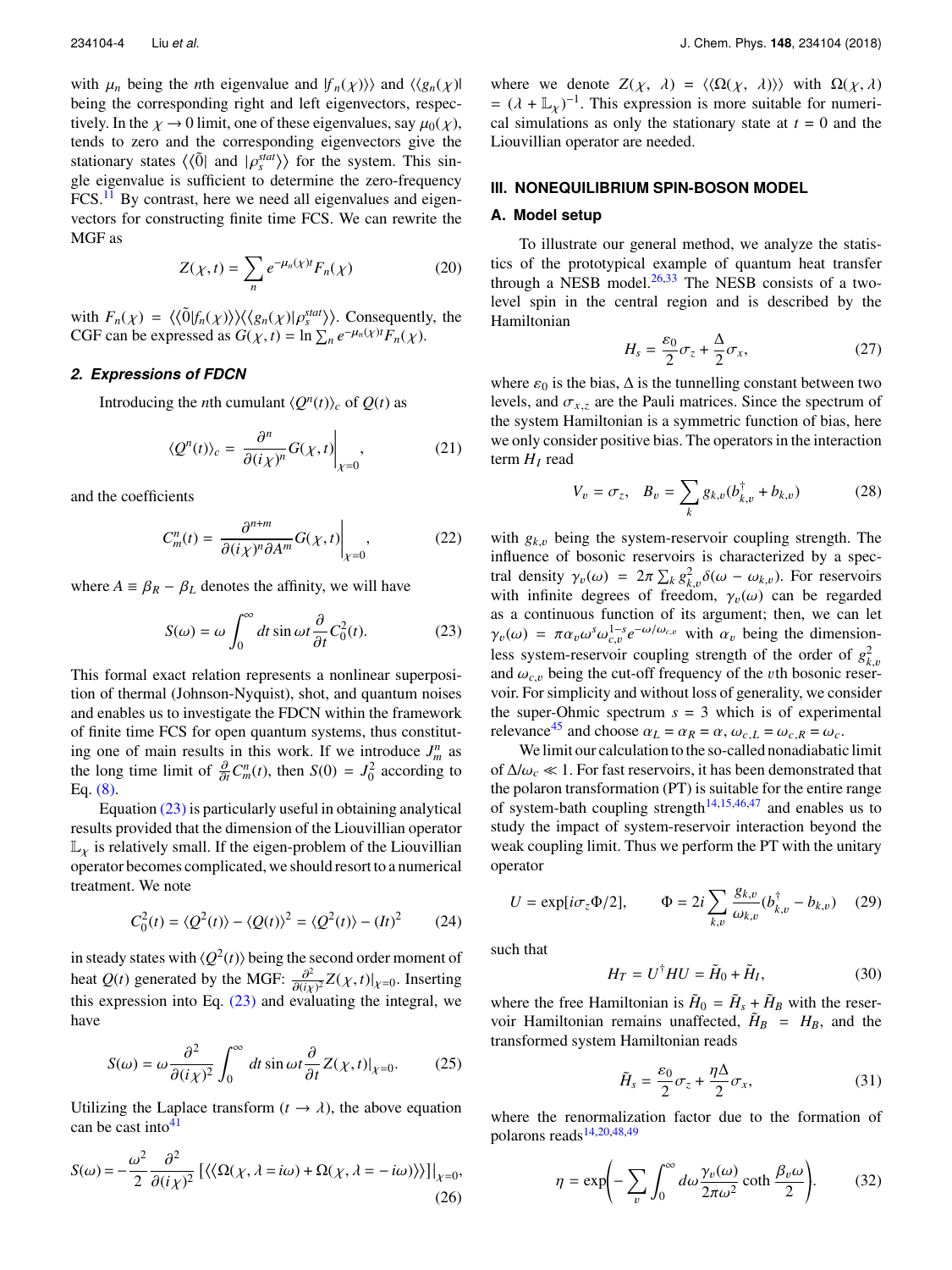For the super-Ohmic spectrum  $s = 3$  we consider here, the renormalization factor is specified as  $\eta = \exp\{-\sum_{v} \alpha[-1 + \frac{2}{v^2} + \frac{2}{v^2} + \frac{2}{v^2} + \frac{2}{v^2} + \frac{2}{v^2} + \frac{2}{v^2} + \frac{2}{v^2} + \frac{2}{v^2} + \frac{2}{v^2} + \frac{2}{v^2} + \frac{2}{v^2} + \frac{2}{v^2} + \frac{2}{v^2} + \frac{2}{v^2} + \frac{2}{v^2} + \frac{2}{v^2} + \frac{2$ +  $\frac{2}{(\omega_c)^2} \psi_1(1/\beta_v \omega_c)$ ]/2}, with the trigamma function  $(\beta_v \omega_c)$ <br>  $\rightarrow$  $\psi_1(x) = \sum_{n=0}^{\infty} 1/(n + x)^2$ . As can be seen, in the weak coupling regime,  $\eta$  becomes 1, while in the strong coupling regime, it vanishes. The transformed interaction term, originated from the tunneling term in Eq.  $(27)$ , takes the following form:

$$
\tilde{H}_I = \frac{\Delta}{2} [\sigma_x(\cos \Phi - \eta) + \sigma_y \sin \Phi].
$$
 (33)

It's evident that  $\tilde{H}_I$  contains arbitrary orders of the systemreservoir coupling strength by noting the form of  $\Phi$  in Eq. [\(29\);](#page-4-3) however, its average vanishes. Hence we can treat  $\tilde{H}_I$  perturbatively, regardless of the coupling strength. Therefore, in the polaron picture, we can study finite time FCS from the weak to strong system-reservoir coupling regime.

# **B. Nonequilibrium polaron-transformed redfield equation**

In order to study finite time FCS of heat in the polaron picture, we follow a recently developed NE-PTRE method which leads to the following master equation for the reduced density matrix  $\rho_s(t)$ :<sup>[14,](#page-10-24)[20](#page-10-25)</sup>

$$
\dot{\rho}_s(t) = -i[\tilde{H}_s, \rho_s] + \sum_{l=e, o} \sum_{\omega, \omega'=0, \pm \omega_0} \Gamma_l(\omega) [P_l(\omega) \rho_s, P_l(\omega')]
$$
  
+ H.c., (34)

where  $\omega_0 = \sqrt{\epsilon_0^2 + \eta^2 \Delta^2}$  is the energy gap in the eigenbasis and  $P_{e(0)}(\omega)$  is the transition projector in the exclusion of Pauli matrices eigenbasis obtained from the evolution of Pauli matrices  $\sigma_{x(y)}(-\tau) = \sum_{\omega=0,\pm\omega_0} P_{e(\omega)}e^{i\omega\tau}$ . The subscript *e*(*o*) denotes the even (odd) parity of the transfer dynamics. The tranthe even (odd) parity of the transfer dynamics. The transition rates are  $\Gamma_o(\omega) = \left(\frac{\eta \Delta}{2}\right)^2 \int_0^\infty d\tau e^{i\omega \tau} \sinh[Q_c(\tau)]$  and  $\Gamma_e(\omega) = \left(\frac{\eta \Delta}{2}\right)^2 \int_0^\infty d\tau e^{i\omega \tau} (\cosh[Q_c(\tau)] - 1)$  with  $Q_c(\tau)$ <br>denoting the sum of bosonic correlation functions  $Q_c(\tau)$ denoting the sum of bosonic correlation functions  $Q_c(\tau)$  $=\sum_{v}Q_{v}(\tau),$ "

$$
Q_v(\tau) = \int_0^\infty d\omega \frac{\gamma_v(\omega)}{\pi \omega^2} \left[ \coth \frac{\beta_v \omega}{2} \cos \omega \tau - i \sin \omega \tau \right]. \quad (35)
$$

As clearly demonstrated in Ref. [20,](#page-10-25)  $\Gamma_{o(e)}(\omega)$  describe totally different transfer processes.

Combining Eq. [\(34\)](#page-5-1) with a counting field  $\chi$ , we have the following  $\chi$ -dependent NE-PTRE for the  $\chi$ -dependent density matrix<sup>[20](#page-10-25)</sup>

<span id="page-5-2"></span>
$$
\dot{\rho}_s(\chi, t) = -i[\tilde{H}_s, \rho_s(\chi, t)] + \mathcal{D}_{\chi}[\rho_s(\chi, t)],\tag{36}
$$

where the dissipator reads  $\mathcal{D}_\chi[\rho_s] = \sum_l \sum_{\omega,\omega'} \{[\Gamma^{\chi}_{l,-}(\omega) \}$ +  $\Gamma_{l,+}^{X}(\omega')P_{l}(\omega')\rho_{s}P_{l}(\omega) - [\Gamma_{l,+}(\omega)P_{l}(\omega')P_{l}(\omega)\rho_{s} + \text{H.c.}]\}$ and  $\chi$ -dependent transition rates are expressed as  $(\sigma = \pm),$ 

$$
\Gamma_{e,\sigma}^{\chi}(\omega) = \left(\frac{\eta \Delta}{2}\right)^2 \int_0^{\infty} d\tau e^{i\omega \tau} [\cosh Q_c(\tau_{\sigma}^{\chi}) - 1],
$$
\n
$$
\Gamma_{o,\sigma}^{\chi}(\omega) = \left(\frac{\eta \Delta}{2}\right)^2 \int_0^{\infty} d\tau e^{i\omega \tau} \sinh Q_c(\tau_{\sigma}^{\chi}),
$$
\n(37)

where  $\tau_{\sigma}^x \equiv \sigma \tau - \chi$  and the  $\chi$ -dependent bosonic corre-<br>lation function becomes  $Q(\tau - \chi) - Q_1(\tau - \chi) + Q_2(\tau)$ lation function becomes  $Q_c(\tau - \chi) = Q_L(\tau - \chi) + Q_R(\tau)$ . We note that the  $NE-PTRE<sup>14</sup>$  $NE-PTRE<sup>14</sup>$  $NE-PTRE<sup>14</sup>$  provides an accurate account of the nonequilibrium response of a quantum system contacted by super-Ohmic bath models in the scaling and hightemperature limits such that the Markovian approximation holds.

Defining the vector form of the *χ*-dependent reduced<br>ity matrix as  $|o((x,t))| = [P^{\chi} P^{\chi}]^p P^{\chi} P^{\chi} P^{\chi}$ density matrix as  $|\rho_s(\chi, t)\rangle$  =  $[P_{11}^X, P_{00}^X, P_{10}^X, P_{01}^X]^T$  with  $P_{ij}^X = \langle i|\rho_s(\chi, t)|j\rangle$ , we can express the  $\chi$ -dependent NE-PTRE in the Liquidule space i.e.  $|\dot{\rho}(x, t)\rangle$  –  $-\mathbb{I}$ ,  $|\rho(s, t)\rangle$ ). Insertthe Liouville space, i.e.,  $|\dot{\rho}_s(\chi, t)\rangle = -L_{\chi}|\rho_s(\chi, t)\rangle$ . Insert-<br>ing the form of  $\mathbb{I}$  obtained from the v-dependent NE-PTRE ing the form of  $\mathbb{L}_{\chi}$  obtained from the  $\chi$ -dependent NE-PTRE Eq. [\(36\)](#page-5-2) into the formal expression for  $S(\omega)$  Eq. [\(26\),](#page-4-4) we can obtain explicit numerical results for the FDCN as a function of coupling strength, bias, and temperature differences. In the following section (i.e. Sec.  $IV$ ), we will provide detailed results.

#### <span id="page-5-0"></span>**IV. RESULTS**

#### **A. Effect of coupling strength**

<span id="page-5-1"></span>We first investigate the behaviors of  $S(\omega)$  with varying system-reservoir coupling strength under the condition of fixed temperatures and zero bias. Typical numerical results are shown in Fig. [2.](#page-5-3) We find that even at finite frequencies, the noise spectrum still depicts a non-monotonic turnover behavior in the intermediate coupling regime as that in the zero-frequency case. $20$  Another interesting finding is that  $S(\omega)$  has distinct frequency dependences in the weak and strong coupling regimes (details are listed in Fig. [3\)](#page-6-0): In the weak coupling regime,  $S(\omega)$  is a monotonic increasing function of  $\omega$  and saturates at high frequency [Fig. [3\(a\)\]](#page-6-0). The inset further shows that all the data with varying coupling strengths collapse on to one curve, implying the emergence of a universal scaling whose analytical form will be given below. In the strong coupling regime,  $S(\omega)$  simply follows a white noise spectrum over the entire frequency range [Fig.  $3(b)$ ]. In order to understand such distinct behaviors, we note that the NE-PTRE reduces to the conventional quantum

<span id="page-5-3"></span>

FIG. 2. Behaviors of noise spectrum  $S(\omega)$  with varying system-reservoir coupling strength  $\alpha$  for different frequencies. Other parameters are  $\Delta$  = 5.22 meV,  $\omega_c = 26.1$  meV,  $\varepsilon_0 = 0$ ,  $T_L = 180$  K, and  $T_R = 90$  K.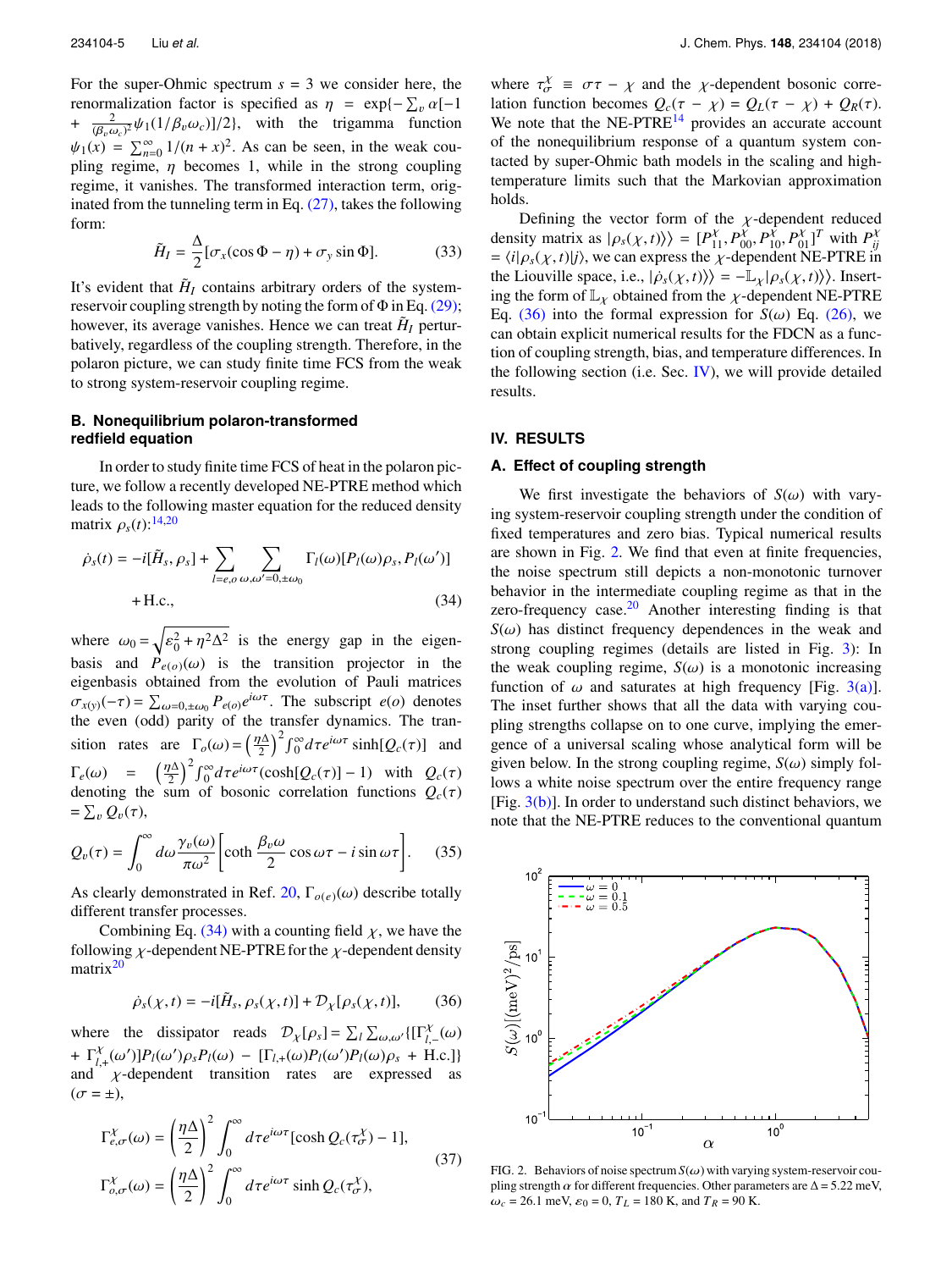<span id="page-6-0"></span>

FIG. 3. Behaviors of noise spectrum  $S(\omega)$  as a function of  $\omega$  with varying coupling strength  $\alpha$  for (a) weak couplings and (b) strong couplings. The inset in (a) shows universal behaviors of a scaled noise power  $\tilde{S}(\omega)$  [defined in Eq. [\(43\)\]](#page-6-1) in the weak coupling regime; the scale parameter *D* is the sum of total relaxation and activation rates in the Redfield picture. Other parameters are  $\Delta = 5.22$  meV,  $\omega_c = 26.1$  meV,  $\varepsilon_0 = 0$  meV,  $T_L = 180$  K, and  $T_R = 90$  K.

Redfield master equation (RME) and nonequilibrium noninteracting blip approximation (NE-NIBA) in the weak and strong coupling regimes, respectively.<sup>[14,](#page-10-24)[20](#page-10-25)[,35](#page-10-41)</sup> Thus we focus on these two limits and present analytical analyses in the following.

# *1. Weak coupling regime*

We first concentrate on the weak coupling case and consider the RME for the reduced dynamics $48,50$  $48,50$  (see the schematic picture in Fig. [4\)](#page-6-2). We denote the relaxation and activation rates due to the vth reservoir as

<span id="page-6-5"></span>
$$
k_{1\to 0}^v = \gamma_v(\Delta)[1 + n_v(\Delta)], \ \ k_{0\to 1}^v \ \equiv \ k_{1\to 0}^v e^{-\beta_v \Delta}, \tag{38}
$$

respectively, where  $\gamma_v$  and  $n_v$  are the spectral density and Bose-Einstein distribution of vth bath, respectively. Introducing  $p_n(n = 0, 1)$  as the probability of the spin system to occupy the state  $|n\rangle$ , satisfying  $p_0(t) + p_1(t) = 1$ , then we have

<span id="page-6-4"></span>
$$
|\dot{\rho}_s(t)\rangle\rangle = -\begin{pmatrix} k_d - k_u \\ -k_d \ k_u \end{pmatrix} |\rho_s(t)\rangle\rangle = -\mathbb{L}^R |\rho_s(t)\rangle\rangle, \tag{39}
$$

where  $|\rho_s(t)\rangle$  =  $(p_1, p_0)^T$  and the total activation and relaxation rates read

$$
k_u = \sum_v k_{0 \to 1}^v, \quad k_d = \sum_v k_{1 \to 0}^v,
$$
 (40)

respectively. From the above rate equation, the stationary state solution corresponds to  $|\rho_s^{stat}\rangle = \frac{1}{k_d+k_u}(k_u, k_d)^T$  which is just the right zero-eigenvector of  $\mathbb{L}^R$ , and the corresponding left zero-eigenvector reads  $\langle\langle \tilde{0}| = (1, 1) \rangle$  such that  $\langle \langle \tilde{0} | \rho_s^{stat} \rangle \rangle = 1.$ 

<span id="page-6-2"></span>

FIG. 4. Schematic picture for the nonequilibrium spin-boson model in the Redfield master equation framework.

To study the statistics of heat, we split  $p(Q, t)$  [Eq. [\(10\)\]](#page-3-0) into two part, namely,  $p(Q, t) = p_0(Q, t) + p_1(Q, t)$ , where  $p_0(Q, t)$  denotes the probability transferring heat  $Q$  from the left reservoir into the right reservoir, within time interval [0,  $t$ ], with the spin on the  $|0\rangle$  energy level at time  $t$  (the counting begins at  $t = 0$ ), and  $p_1(Q, t)$  is defined similarly with the spin on the  $|1\rangle$  energy level instead. By applying the transformation  $p_n(\chi, t) = \int dQp_n(Q, t)e^{i\chi Q},$  we find

$$
|\dot{\rho}_s(\chi, t)\rangle\rangle = -\begin{pmatrix} k_d & -\tilde{k}_u \\ -\tilde{k}_d & ku \end{pmatrix} |\rho_s(\chi, t)\rangle\rangle = -\mathbb{L}^R_\chi |\rho_s(\chi, t)\rangle\rangle \quad (41)
$$

with  $|\rho_s(\chi, t)\rangle = (p_1(\chi, t), p_0(\chi, t))^T$ ,  $\tilde{k}_d = k_{1\to 0}^L e^{i\chi\Delta} + k_{1\to 0}^R$ and  $\tilde{k}_u = k_{0 \to 1}^L e^{-i\chi \Delta} + k_{0 \to 1}^R$ . A cumbersome evaluation within the Redfield picture yields the following, nontrivial explicit expression for  $S(\omega)$  valid in the weak coupling regime:

<span id="page-6-3"></span>
$$
\frac{S(\omega)}{\Delta^2} = R - \frac{2k_L^2}{[D(\omega^2 + D^2)]} [D^2 e^{-\beta_L \Delta} + (k_u - k_d e^{-\beta_L \Delta})^2], \quad (42)
$$

where  $D = k_d + k_u$  is the sum of total relaxation and activation rates and  $R = (k_u k_L + k_d k_L e^{-\beta_L \Delta})/D = p_1^{ss} k_{L\to 0}^L$ <br>  $\frac{1}{2} m_s^{ss} k_L^L$  is the dynamical estimity 51.52 which is the successive  $+p_0^{ss}k_{0\rightarrow 1}^L$  is the dynamical activity,<sup>[51,](#page-11-4)[52](#page-11-5)</sup> which is the average number of transitions per time induced by the left reservoir. From the above equation, we see that  $S(\omega)$  increases from  $S(0)$  as  $\omega$  increases and finally saturates at the value determined by the dynamical activity *R*, in accordance with numerical results shown in Fig.  $3(a)$ . If we define a scaled FDCN

<span id="page-6-1"></span>
$$
\tilde{S}(\omega) \equiv R\Delta^2 - S(\omega),\tag{43}
$$

a direct consequence of Eq. [\(42\)](#page-6-3) is that  $\tilde{S}(\omega)$  has a universal scaling expression

<span id="page-6-6"></span>
$$
\frac{\tilde{S}(\omega)}{\tilde{S}(0)} = \mathcal{P}(\omega/D) \tag{44}
$$

with the scaling function  $P$  endowing a Lorentzian shape and approaching 1 as  $\omega \rightarrow 0$ . This universal behavior is manifested in our numerical results as can be seen from the inset in Fig. [3\(a\).](#page-6-0)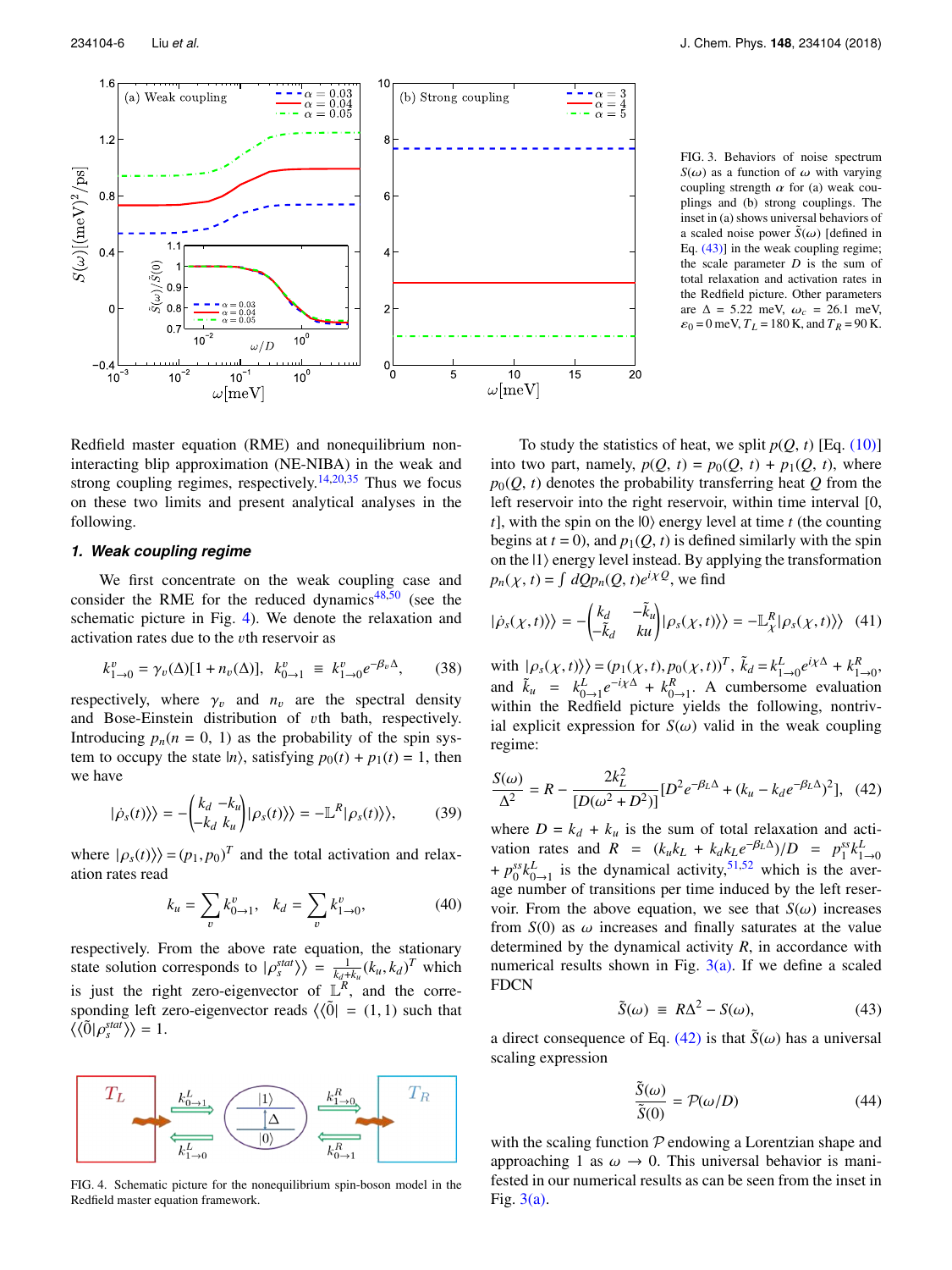It would be interesting to see whether a similar scaling form in the weak coupling regime holds beyond the NESB model. For multi-level systems, the rates are still proportional to the coupling strength  $\alpha$  in the weak coupling regime; we then expect a scaling function  $\mathcal{F}(\omega/\alpha)$  still exists; however, the existence of multiple time scales will result in a complicated functional form of  $F$ . Only for systems with a single time scale, as Eq.  $(42)$  shows, the function F endows a Lorentzian shape.

#### *2. Strong coupling regime*

We next turn to the white noise spectrum in the strong coupling regime, where the NE-PTRE is consistent with the NE-NIBA framework. $14,20$  $14,20$  Using the NE-NIBA, the population dynamics with zero bias satisfies $18,19,49$  $18,19,49$  $18,19,49$ 

<span id="page-7-0"></span>
$$
|\dot{\rho}_s(t)\rangle\rangle = -\begin{pmatrix} K & -K \\ -K & K \end{pmatrix} |\rho_s(t)\rangle\rangle = -\mathbb{L}^N |\rho_s(t)\rangle\rangle, \qquad (45)
$$

where the transition rate *K* is given by  $14,20$  $14,20$ 

$$
K = (\eta \Delta/2)^2 \int_{-\infty}^{\infty} dt e^{Q_L(t) + Q_R(t)}.
$$
 (46)

From the equation of motion, the stationary state can be obtained as

$$
\langle \langle \tilde{0} | = \frac{1}{2} (1, 1), \quad |\rho_s^{stat} \rangle \rangle = (1, 1)^T. \tag{47}
$$

In contrast to Eq. [\(39\)](#page-6-4) of RME, now the diagonal and off-diagonal elements of  $\mathbb{L}^N$  are equal. As can be seen in the following, this distinctive spin dynamics with a single transition rate leads to the white noise we observed in Fig. [3\(b\).](#page-6-0)

By incorporating the counting field, the equation of motion, Eq. [\(45\),](#page-7-0) becomes

$$
|\dot{\rho}_s(\chi, t)\rangle\rangle = -\begin{pmatrix} K & -K_X \\ -K_X & K \end{pmatrix} |\rho_s(\chi, t)\rangle\rangle
$$
  
= -\mathbb{L}^N\_{\chi} |\rho\_s(\chi, t)\rangle (48)

with the *χ*-dependent transition rate  $K_{\chi} = (\eta \Delta/2)^2$ <br> $\int_{-\infty}^{\infty} dt e^{Q_L(t-\chi)+Q_R(t)}$ .<sup>[14](#page-10-24)[,20](#page-10-25)</sup> According to Eq. [\(26\),](#page-4-4) after some algebras, we find

$$
S(\omega) = \left. \frac{\partial^2}{\partial (i\chi)^2} K_\chi \right|_{\chi=0},\tag{49}
$$

which is just *S*(0) by definition; thus, we demonstrate that  $S(\omega)$  is indeed a white noise spectrum and confirms our finding in the strong coupling regime as Fig.  $3(b)$ shows.

To gain more insights, we look at the explicit expression for the MGF. By diagonalizing the matrix  $\mathbb{L}_{Y}^{N}$  $\chi^N$ , we find<br> $\chi^N$  and the eigenvalues  $\mu_0(\chi) = K - K_{\chi}$  and  $\mu_1(\chi) = K + \dot{K}_{\chi}$  and the corresponding eigenvectors read  $\langle\langle g_n(\chi)\rangle| = \frac{(K_{\chi}, K - \mu_n(\chi))^2}{K_{\chi}^2 + (K - \mu_n(\chi))^2}$  and  $|f_n(\chi)\rangle = (K_{\chi}, K - \mu_n(\chi))^T$  with  $n = 0, 1$ . It is evident that  $\langle f_n(\chi) | \frac{\partial f}{\partial \chi} \rangle = \frac{\partial f}{\partial \chi} \frac{\partial f}{\partial \chi}$  is evident that  $\langle \langle g_1(\chi) | \rho_s^{stat} \rangle \rangle = \langle \langle \tilde{0} | f_1(\chi) \rangle \rangle = 0$ , then we find from Eq. [\(20\)](#page-4-5) that

which is exactly the MGF obtained in the infinite time limit,<sup>[18,](#page-10-19)[49](#page-11-2)</sup> thus we should have  $S(\omega) = S(0)$  in this parameter regime.

We remark that a single transition rate in the population dynamics means that the activation and relaxation rates are equal, which is only possible in the high temperature regime as those bath-specific rates satisfy the detailed balance relation.<sup>[18](#page-10-19)</sup> In this regime, the memory of the system is totally destroyed by environments. Therefore, we find the white noise spectrum for the FDCN in the NESB model. It is desirable to investigate the FDCN in systems consisting of multi-states; for such setups, interference effects play an important role in transition rates at strong system-bath couplings $53$  which may change the behaviors of the FDCN.

# **B. Effect of bias**

In the presence of bias, we still focus on the two coupling strength limits. The numerical results based on the  $\chi$ dependent NE-PTRE  $[Eq. (36)]$  $[Eq. (36)]$  are shown in Fig. [5.](#page-8-0) In the weak coupling regime with  $\alpha = 0.05$  [Fig. [5\(a\)\]](#page-8-0), behaviors of  $S(\omega)$  as a function of  $\omega$  with nonzero bias are similar to those with zero bias in Fig.  $3(a)$  and the FDCN increases as the bias increases, implying that fluctuations are more prominent with larger bias in this regime.

For weak couplings, we can use the energy basis of the two level system. Nonzero bias will change the energy gap from ∆ to  $\omega_0$  with the system Hamiltonian reading  $H_s = \omega_0 \sigma_z/2$ . The original interaction term becomes original interaction term becomes

$$
H_I = \sum_{v} (\sigma_z \cos \theta - \sigma_x \sin \theta) \otimes B_v \tag{51}
$$

with  $B_\nu$  given by Eq. [\(28\)](#page-4-6) and  $\theta = \tan^{-1}(\Delta/\omega_0)$ . It is evident that only the  $\sigma$ , component in the interaction term contributes to only the  $\sigma_x$  component in the interaction term contributes to spin-flip processes and thus to heat transfer in the Redfield picture. This implies that the transition rate  $k_v$  defined in Eq. [\(38\)](#page-6-5) should be replaced by  $\sin^2 \theta k_v$  in the presence of nonzero<br>hise <sup>13</sup> Therefore if we make the following replacements in bias.<sup>[13](#page-10-8)</sup> Therefore, if we make the following replacements in Eqs. [\(42\)](#page-6-3) and [\(43\),](#page-6-1)

<span id="page-7-1"></span>
$$
\Delta \to \omega_0, \quad R \to \sin^2 \theta R, \quad D \to \sin^2 \theta D, \tag{52}
$$

then the universal relation Eq. [\(44\)](#page-6-6) can still be applied to nonzero bias situations, as confirmed by our numerical results presented in the inset of Fig.  $5(a)$ .

However, for strong couplings, nonzero bias leads to totally distinct behaviors compared with the zero bias case. As can be seen from the inset of Fig.  $5(b)$ , now  $S(\omega)$  is no longer a white noise spectrum and is suppressed by the bias, in direct contrast to its zero frequency counterpart which is insensitive to the bias change. $^{20}$  $^{20}$  $^{20}$  To understand the role of finite bias in the strong coupling limit, we note that the  $\chi$ -dependent Liouvillian operator in the NE-NIBA framework now becomes  $18,19,49$  $18,19,49$  $18,19,49$ 

$$
\mathbb{L}_{\chi}^{N} = \begin{pmatrix} K(\varepsilon_{0}) & -K_{\chi}(-\varepsilon_{0}) \\ -K_{\chi}(\varepsilon_{0}) & K(-\varepsilon_{0}) \end{pmatrix}, \tag{53}
$$

where  $K_\chi(\pm \varepsilon_0) = (\eta \Delta/2)^2 \int_{-\infty}^{\infty} dt e^{\pm i\varepsilon_0 t + Q_L(t-\chi) + Q_R(t)}$  and  $K(\pm \varepsilon_0)$ <br>=  $K_\chi(\pm \varepsilon_0)$  are transfer rates  $= K_{\chi}(\pm \varepsilon_0)|_{\chi=0}$  are transfer rates.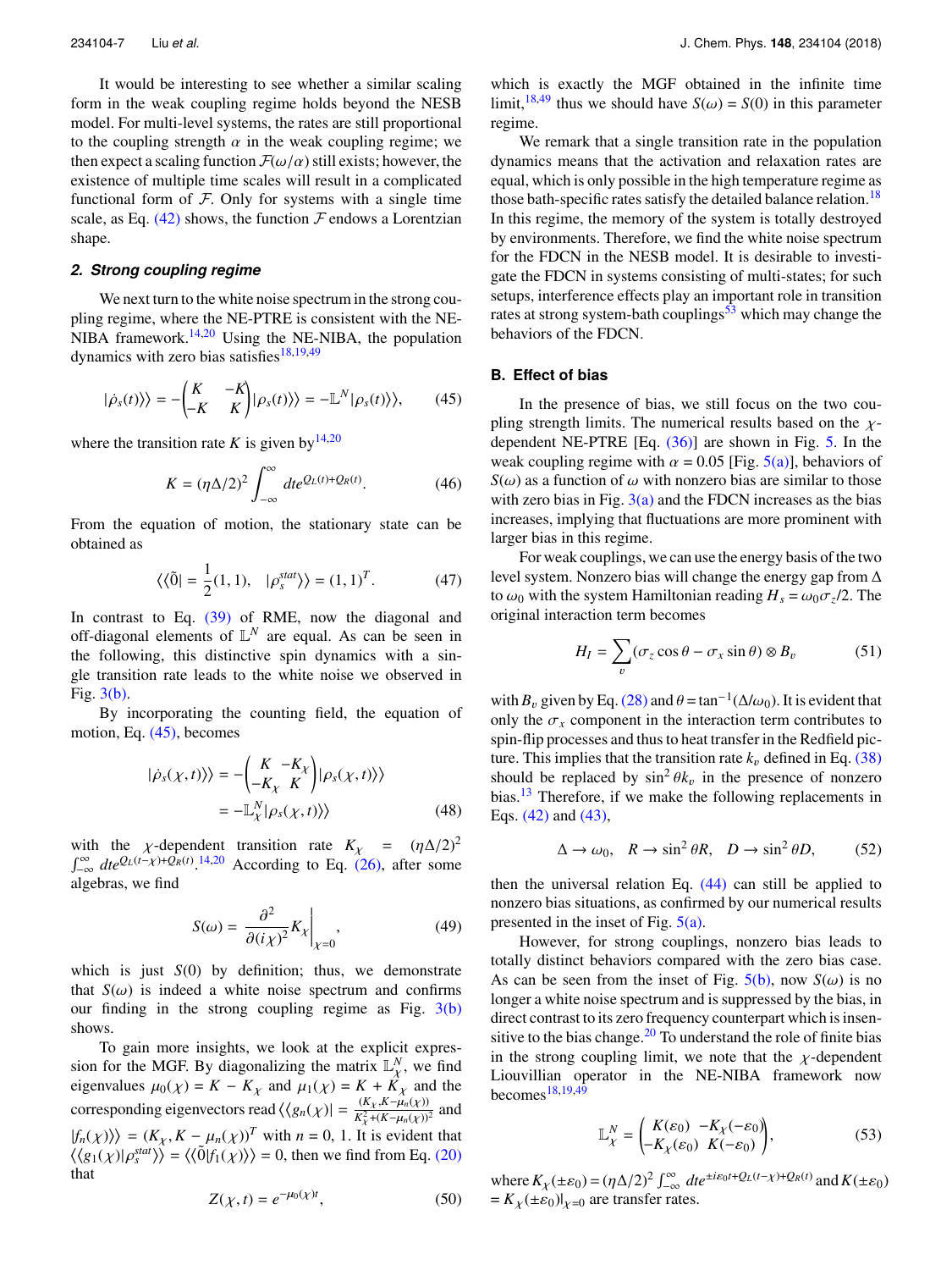<span id="page-8-0"></span>

FIG. 5. Behaviors of noise spectrum *S*( $\omega$ ) as a function of  $\omega$  with varying bias  $\varepsilon_0$  for (a)  $\alpha = 0.05$  and (b)  $\alpha$  = 5. The inset in (a) shows universal behaviors of a scaled noise power  $\tilde{S}(\omega)$  defined in Eq. [\(43\)](#page-6-1) with scale parameters given by Eq. [\(52\)](#page-7-1) in the weak coupling regime and the inset in (b) presents the deviation of  $S(\omega)$  from  $S(0)$  as a function of  $\omega$ . Other parameters are  $\Delta$  = 5.22 meV,  $\omega_c$  = 26.1 meV,  $T_L = 180$  K, and  $T_R = 90$  K.

By diagonalizing  $\mathbb{L}^N_\chi$ , we find  $\mu_0(\chi) = \frac{1}{2}$ and  $\mu_1(\chi) = \frac{1}{2} \Big[ \overline{\Xi}(\varepsilon_0) + \overline{\Xi}_\chi(\varepsilon_0) \Big]$ , where we denote f  $\Xi(\varepsilon_0) - \Xi_\chi(\varepsilon_0)$ g  $\mathbb{L}_\chi$ , we find  $\mu_0(\chi)$  $\Xi(\varepsilon_0)$  =  $K(\varepsilon_0)$  +  $K(-\varepsilon_0)$  and  $\Xi_\chi(\varepsilon_0)$  $\equiv \sqrt{(K(\varepsilon_0) - K(-\varepsilon_0))^2 + 4K_\chi(-\varepsilon_0)K_\chi(\varepsilon_0)}$ ; the corresponding eigenvectors read

$$
\langle \langle g_n(\chi) | = \frac{(K_\chi(\varepsilon_0), K(\varepsilon_0) - \mu_n(\chi))}{K_\chi(-\varepsilon_0)K_\chi(\varepsilon_0) + (K(\varepsilon_0) - \mu_n(\chi))^2},
$$
\n
$$
|f_n(\chi)\rangle = (K_\chi(-\varepsilon_0), K(\varepsilon_0) - \mu_n(\chi))^T.
$$
\n(54)

Since  $\langle \langle g_1(\chi) | \rho_s^{stat} \rangle \rangle \neq 0$  and  $\langle \langle \tilde{0} | f_1(\chi) \rangle \rangle \neq 0$ , the resulting MGE obviously no longer equals  $e^{-\mu_0(\chi)t}$  as it contains a con-MGF obviously no longer equals  $e^{-\mu_0(\chi)t}$  as it contains a contribution from the eigenvalue  $\mu_1(\chi)$  according to Eq. [\(20\);](#page-4-5) thus we expect the frequency dependence of  $S(\omega)$  in the presence of bias, as Fig. [5\(b\)](#page-8-0) shows.

#### **C. Effect of temperature difference**

Now we extend our analysis of FDCN to the impact of temperature difference ranging from the linear response regime to the nonlinear situation.

# *1. ω = 0: Thermodynamic consistency*

In the zero frequency limit, the NESB model we consider satisfies the Gallavotti-Cohen (GC) symmetry,  $54$  as shown in previous studies; $19,50$  $19,50$  thus, the Saito-Utsumi (SU) relations can be applied to  $J_m^n = \lim_{t \to \infty} \frac{\partial}{\partial t} C_m^n(t)$  [see Eq. [\(22\)\]](#page-4-7), yielding $55$ 

<span id="page-8-1"></span>

FIG. 6. Behaviors of noise spectrum  $S(0)$  as a function of  $\alpha$  with varying bias for (a) temperature difference δ*<sup>T</sup>*  $= 0.05T_R$  and (b)  $\delta T = T_R$ . Symbols are direct results of *S*(0), using our theory, dashed lines are predictions of Eq. [\(57\),](#page-9-1) and solid lines are predictions of Eq. [\(56\).](#page-9-2) Other parameters are  $\Delta = 5.22$  meV,  $\omega_c = 26.1$  meV,  $T_L = T_R$  $+ \delta T$ , and  $T_R = 90$  K.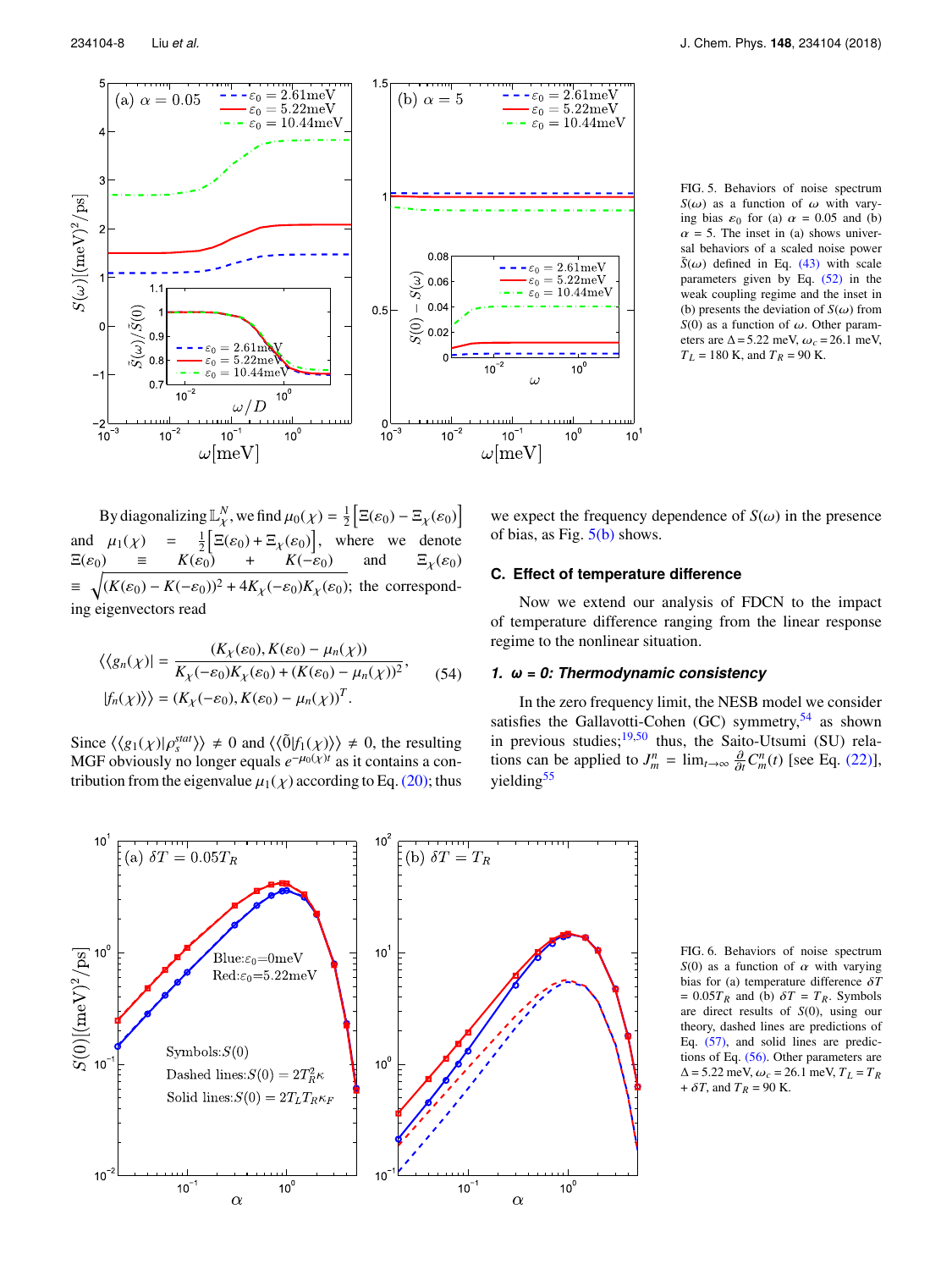$$
J_m^n = \sum_{l=0}^m \binom{m}{l} (-1)^{n+l} J_{m-l}^{n+l},\tag{55}
$$

from which we find  $2J_1^1 = J_0^2$  and thus  $S(0) = 2\frac{\partial I_L}{\partial A}$  by noting  $S(0) = J_0^2$ . Associated with the coefficient  $J_1^1$ , we can introduce a first-order energetic transport coefficient as<sup>[32](#page-10-43)</sup>  $\kappa_F \equiv \beta_L \beta_R J_1^1$ ; therefore,

<span id="page-9-2"></span>
$$
S(0) = 2T_L T_R \kappa_F. \tag{56}
$$

For small temperature differences, Eq. [\(56\)](#page-9-2) reduces to a linear response relation $^{24}$  $^{24}$  $^{24}$ 

<span id="page-9-1"></span>
$$
S(0) = 2T^2 \kappa \tag{57}
$$

with  $\kappa$  being the heat conductance. For later purposes, first we check that our theory indeed satisfies Eq. [\(56\)](#page-9-2) and thus preserves the GC symmetry in the zero frequency limit. As shown in Fig. [6,](#page-8-1) we clearly see good agreements between numerical results and theoretical relations. Equation [\(57\)](#page-9-1) captures the behaviors of *S*(0) with small temperature differences in the entire coupling strength range regardless of values of bias, while Eq. [\(56\)](#page-9-2) holds generally in our theory regardless of the magnitude of the temperature difference.

#### *2. Frequency dependence*

Now we investigate  $S(\omega)$ . So far, there are no general relations between  $S(\omega)$  and first order quantities characterizing the response to arbitrary temperature difference for finite frequency cases. $24$  However, according to above universal behaviors in the two coupling strength limits, we can formulate general relations valid in the corresponding coupling strength regimes. The white noise behavior in the strong coupling regime for unbiased systems implies that the SU relation Eq. [\(56\)](#page-9-2) can be directly applied to the FDCN, namely,

<span id="page-9-3"></span>
$$
S(\omega) = 2T_L T_R \kappa_F. \tag{58}
$$

<span id="page-9-5"></span>

FIG. 7. Behaviors of noise spectrum  $S(\omega)$  as a function of  $\alpha$  with varying temperature differences and fixed  $\omega = 0.5$ . Blue color denotes  $\delta T = 0.05T_R$ and red color denotes  $\delta T = T_R$ . Symbols are direct numerical results of  $S(\omega)$ based on the  $\chi$ -dependent NE-PTRE, Eq. [\(36\),](#page-5-2) dashed lines are predictions of a strong coupling relation, Eq. [\(58\),](#page-9-3) and solid lines are predictions of a weak coupling expression Eq. [\(59\).](#page-9-4) Other parameters are  $\Delta = 5.22$  meV,  $\omega_c$  $= 26.1$  meV,  $\varepsilon_0 = 0$  meV.  $T_L = T_R + \delta T$ , and  $T_R = 90$  K.

While in the weak coupling regime, the universal scaling form Eq. [\(44\)](#page-6-6) guarantees the following relation:

<span id="page-9-4"></span>
$$
\tilde{S}(\omega) = 2T_L T_R \tilde{\kappa}_F(\omega) \tag{59}
$$

for the scaled FDCN  $\tilde{S}(\omega)$  and a frequency-dependent first<br>order so fisient  $\tilde{S}(\omega) = \mathcal{D}(\omega/\mathcal{D}) \left[ \omega - \frac{\Delta^2 R}{r^2} \right]$ . Their valid order coefficient  $\tilde{\kappa}_F(\omega) = \mathcal{P}(\omega/D) \left[ \kappa_F - \frac{\Delta^2 R}{2T_L T_L} \right]$  $\frac{\Delta^2 R}{2T_L T_R}$ . Their validity can be seen from comparisons in Fig. [7.](#page-9-5) We find that the weak coupling expression Eq.  $(59)$  predicts a monotonically increasing behavior of  $S(\omega)$  as a function of  $\alpha$ , thus becomes invalid in the intermediate as well as strong coupling regimes. The strong coupling expression Eq. [\(58\)](#page-9-3) underestimates the current fluctuations in the weak coupling regime. Although our theory can provide a detailed description for the FDCN with arbitrary temperature differences in the two limits of coupling strength, a general yet simple relation for  $S(\omega)$  and temperature differences beyond these two coupling limits is desirable and will be addressed in the future studies.

#### <span id="page-9-0"></span>**V. SUMMARY**

We formulate a general theory to study the frequencydependent current noise (FDCN) in open quantum systems at steady states. To go beyond previous results, we extend Mac-Donald's formula from electron transport to heat current and obtain a formally exact relation which relates the FDCN to the time-dependent second order cumulant of heat evaluated at steady states. In order to calculate the time-dependent cumulant of heat involved in the FDCN, we follow the scheme of a finite time full counting statistics (FCS) developed for electron transport and propose an analogous framework, which can be applied to open quantum systems described by Markovian quantum master equations.

To demonstrate the utility of the approach, we consider the nonequilibrium spin-boson model which is a paradigmatic example of quantum heat transfer. A recently developed polaron-transformed Redfield equation for the reduced spin dynamics enables us to study the FDCN from weak to strong system-reservoir coupling regimes and consider arbitrary values of bias and temperature differences. Key findings are as follows:

- (1) By varying coupling strengths, we observe a turnover behavior for the FDCN in moderate coupling regimes, similar to the zero frequency counterpart. Interestingly, the FDCN with varying coupling strength or bias exhibits a universal Lorentzian-shape scaling form in the weak coupling regime as confirmed by numerical results as well as analytical analysis, while it becomes a white noise spectrum under the condition of strong coupling strengths and zero bias. The white noise spectrum is distorted in the presence of a finite bias.
- (2) We also find that the bias can suppress frequencydependent current fluctuations in the strong coupling regime, in direct contrast to the zero frequency counterpart which is insensitive to the bias changes.
- (3) We further utilize the Saito-Utsumi (SU) relation as a benchmark to evaluate the theory at the zero frequency limit in the entire coupling range. Agreements between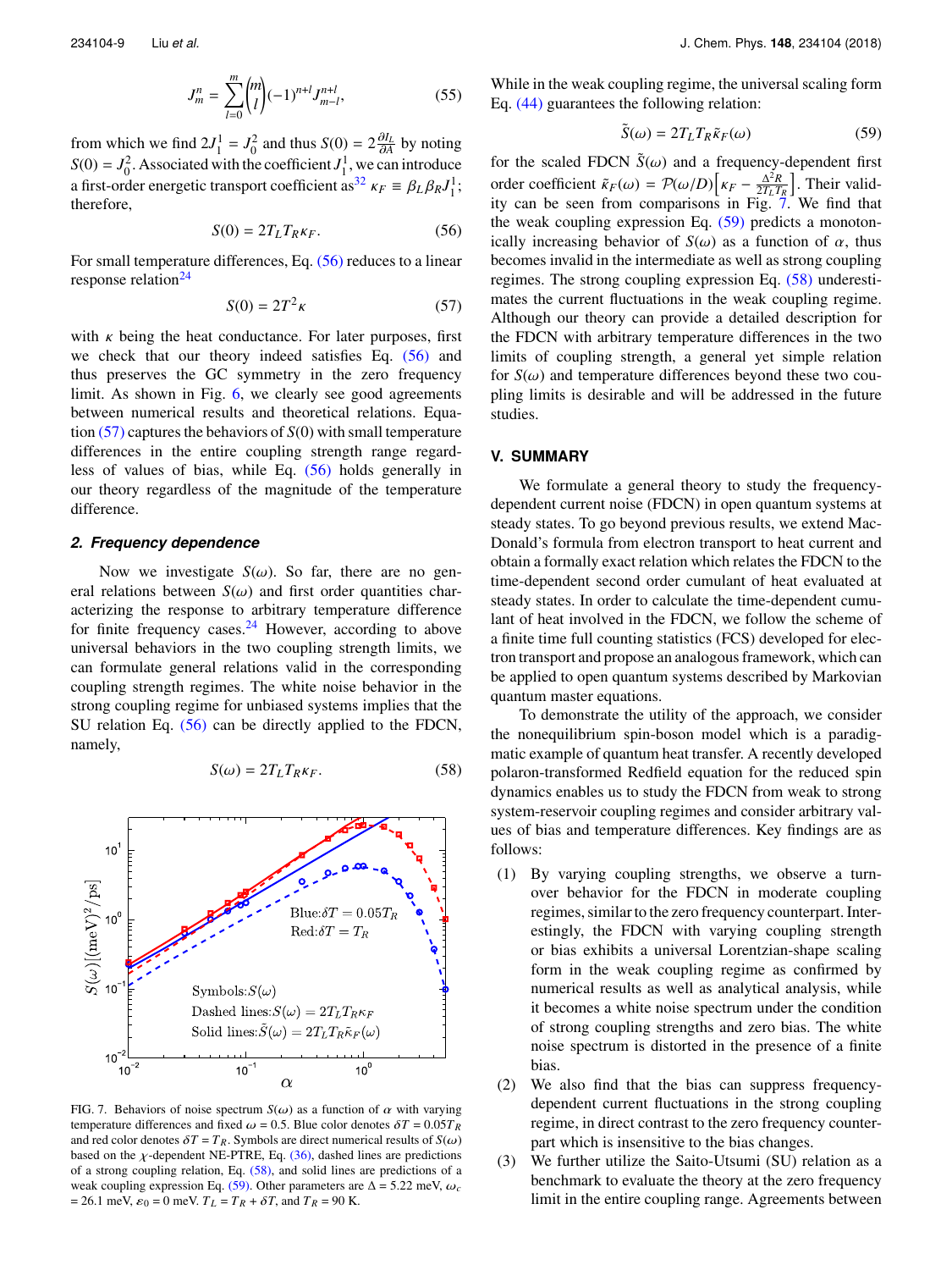the SU relation and our zero frequency results show that our theory preserves the Gallavotti-Cohen symmetry. Noting the universal behaviors of the FDCN in the weak as well as strong coupling regimes, we then study the impact of temperature differences at finite frequencies by carefully generalizing the SU relations. Our results thus provide detasiled dissections and a unified framework for studying the finite time fluctuation of heat in open quantum systems.

# **ACKNOWLEDGMENTS**

J. Liu thanks Chen Wang for correspondences on related topics and Michael Moskalets for interesting comments. The authors acknowledge the support from the Singapore-MIT Alliance for Research and Technology (SMART).

# <span id="page-10-29"></span>**APPENDIX: MACDONALD-LIKE FORMULA FOR HEAT TRANSFER**

Here, we would like to present the derivation of MacDonald's formula for heat transfer. Noting that in the Heisenberg picture  $Q(t) = H_B^L(t) - H_B^L(0)$ , we have

$$
\int_0^t \Delta I(t')dt' = Q(t) - \langle Q(t) \rangle.
$$
 (A1)

Using the expectation value of the square of the above expression, the inverse Fourier transform and setting  $t = t' - t''$ , we find

$$
2\langle Q^{2}(t)\rangle_{c} \equiv 2\langle [Q(t) - \langle Q(t)\rangle]^{2}\rangle
$$
  
=  $\left\langle \int_{0}^{t} \int_{0}^{t} [\Delta I(t')\Delta I(t'') + \Delta I(t'')\Delta I(t')]dt'dt'' \right\rangle$   
=  $\int_{0}^{t} \int_{0}^{t} dt'dt'' \int_{-\infty}^{\infty} \frac{1}{\pi} S(\omega)e^{i\omega(t'-t'')}d\omega,$  (A2)

where we have introduced the second order cumulant of  $O(t)$ as  $\langle Q^2(t)\rangle_c$ . Rearranging and performing the time integrals we obtain

$$
2\langle Q^2(t)\rangle_c = \int_{-\infty}^{\infty} \frac{1}{\pi} S(\omega) \frac{1}{\omega^2} (e^{-i\omega t} - 1)(e^{i\omega t} - 1)d\omega
$$

$$
= \frac{2}{\pi} \int_{-\infty}^{\infty} S(\omega) \frac{1}{\omega^2} (1 - \cos \omega t)d\omega.
$$
 (A3)

Differentiating both sides with respect to *t* gives

$$
\frac{\partial}{\partial t} \langle Q^2(t) \rangle_c = \frac{1}{\pi} \int_{-\infty}^{\infty} \frac{S(\omega)}{\omega} \sin \omega t d\omega \tag{A4}
$$

and performing the Fourier transform with  $\int_{-\infty}^{\infty} e^{i\omega' t} dt$ ,

$$
\int_{-\infty}^{\infty} e^{i\omega' t} dt \frac{\partial}{\partial t} \langle Q^2(t) \rangle_c = \frac{1}{\pi} \int_{-\infty}^{\infty} \int_{-\infty}^{\infty} \frac{S(\omega)}{\omega} \sin \omega t e^{i\omega' t} dt d\omega
$$

$$
= \frac{2i}{\omega'} S(\omega'). \tag{A5}
$$

We can match the odd and imaginary parts of the above equation to give (and setting  $\omega = \omega'$ )

$$
\int_{-\infty}^{\infty} \sin \omega t \frac{\partial}{\partial t} \langle Q^2(t) \rangle_c dt = \frac{2}{\omega} S(\omega). \tag{A6}
$$

Again using the fact that  $S(\omega) = S(-\omega)$  and that the original correlator is symmetric in *t* implies that the integral over *t* can correlator is symmetric in *t* implies that the integral over *t* can be written as

$$
S(\omega) = \omega \int_0^{\infty} dt \sin \omega t \frac{\partial}{\partial t} \langle Q^2(t) \rangle_c, \tag{A7}
$$

which is just Eq.  $(5)$  in the main text.

- <span id="page-10-0"></span><sup>1</sup>W. Lee, K. Kim, W. Jeong, L. A. Zotti, F. Pauly, J. C. Cuevas, and P. Reddy, [Nature](https://doi.org/10.1038/nature12183) **498**, 209 (2013).
- <sup>2</sup>S. Jezouin, F. D. Parmentier, A. Anthore, U. Gennser, A. Ca-vanna, Y. Jin, and F. Pierre, [Science](https://doi.org/10.1126/science.1241912) **342**, 601 (2013).
- 3 J. Ankerhold, [Phys. Rev. Lett.](https://doi.org/10.1103/physrevlett.98.036601) **98**, 036601 (2007).
- <span id="page-10-1"></span><sup>4</sup>M. A. Ochoa, Y. Selzer, U. Peskin, and M. Galperin, [J. Phys. Chem. Lett.](https://doi.org/10.1021/jz502484z) **6**, 470 (2015).
- <span id="page-10-2"></span><sup>5</sup>F. Battista, M. Moskalets, M. Albert, and P. Samuelsson, *[Phys. Rev. Lett.](https://doi.org/10.1103/physrevlett.110.126602)* **110**, 126602 (2013).
- <span id="page-10-3"></span><sup>6</sup>H. Touchette, [Phys. Rep.](https://doi.org/10.1016/j.physrep.2009.05.002) **478**, 1 (2009).
- <span id="page-10-4"></span><sup>7</sup>C. Jarzynski and D. K. Wójcik, *[Phys. Rev. Lett.](https://doi.org/10.1103/physrevlett.92.230602)* **92**, 230602 (2004).
- <span id="page-10-30"></span><sup>8</sup>M. Esposito, U. Harbola, and S. Mukamel, [Rev. Mod. Phys.](https://doi.org/10.1103/revmodphys.81.1665) **81**, 1665 (2009).
- <span id="page-10-5"></span><sup>9</sup>U. Seifert, [Rep. Prog. Phys.](https://doi.org/10.1088/0034-4885/75/12/126001) **75**, 126001 (2012).
- <span id="page-10-6"></span><sup>10</sup>L. S. Levitov and G. B. Lesovik, Pisma Zh. Eksp. Teor. Fiz. **58**, 225 (1993).
- <span id="page-10-37"></span><sup>11</sup>D. A. Bagrets and Y. V. Nazarov, [Phys. Rev. B](https://doi.org/10.1103/physrevb.67.085316) **67**, 085316 (2003).
- <span id="page-10-7"></span><sup>12</sup>B. K. Agarwalla, B. Li, and J.-S. Wang, [Phys. Rev. E](https://doi.org/10.1103/physreve.85.051142) **85**, 051142 (2012).
- <span id="page-10-8"></span><sup>13</sup>N. Boudjada and D. Segal, [J. Phys. Chem. A](https://doi.org/10.1021/jp5091685) **118**, 11323 (2014).
- <span id="page-10-24"></span><sup>14</sup>C. Wang, J. Ren, and J. Cao, [Sci. Rep.](https://doi.org/10.1038/srep11787) **5**, 11787 (2015).
- <span id="page-10-9"></span><sup>15</sup>J. Liu, H. Xu, B. Li, and C. Wu, [Phys. Rev. E](https://doi.org/10.1103/physreve.96.012135) **96**, 012135 (2017).
- <span id="page-10-10"></span><sup>16</sup>K. Saito and A. Dhar, [Phys. Rev. Lett.](https://doi.org/10.1103/physrevlett.99.180601) **99**, 180601 (2007).
- <sup>17</sup>U. Peskin, [J. Phys. B: At., Mol. Opt. Phys.](https://doi.org/10.1088/0953-4075/43/15/153001) **43**, 153001 (2010).
- <span id="page-10-19"></span><sup>18</sup>L. Nicolin and D. Segal, [J. Chem. Phys.](https://doi.org/10.1063/1.3655674) **135**, 164106 (2011).
- <span id="page-10-42"></span><sup>19</sup>L. Nicolin and D. Segal, [Phys. Rev. B](https://doi.org/10.1103/physrevb.84.161414) **84**, 161414 (2011). <sup>20</sup>C. Wang, J. Ren, and J. Cao, [Phys. Rev. A](https://doi.org/10.1103/physreva.95.023610) **95**, 023610 (2017).
- <span id="page-10-25"></span><span id="page-10-11"></span><sup>21</sup>B. K. Agarwalla and D. Segal, [New J. Phys.](https://doi.org/10.1088/1367-2630/aa6657) **19**, 043030 (2017).
- <span id="page-10-12"></span><sup>22</sup>F. Zhan, S. Denisov, and P. Hänggi, *[Phys. Rev. B](https://doi.org/10.1103/physrevb.84.195117)* **84**, 195117 (2011).
- <span id="page-10-13"></span><sup>23</sup>I. V. Krive, E. N. Bogachek, A. G. Scherbakov, and U. Landman, [Phys. Rev. B](https://doi.org/10.1103/physrevb.64.233304) **64**, 233304 (2001).
- <span id="page-10-14"></span><sup>24</sup>D. V. Averin and J. P. Pekola, [Phys. Rev. Lett.](https://doi.org/10.1103/physrevlett.104.220601) **104**, 220601 (2010).
- <span id="page-10-15"></span><sup>25</sup>H.-P. Breuer and F. Petruccione, *The Theory of Open Quantum Systems* (Oxford University Press, Oxford, 2007).
- <span id="page-10-22"></span><sup>26</sup>U. Weiss, *Quantum Dissipative Systems* (World Scientific, Singapore, 2012).
- <span id="page-10-16"></span><sup>27</sup>G. Schaller, *Open Quantum Systems Far from Equilibrium* (Springer, Heidelberg, 2014).
- <span id="page-10-17"></span><sup>28</sup>D. K. C. MacDonald, [Rep. Prog. Phys.](https://doi.org/10.1088/0034-4885/12/1/304) **12**, 56 (1949).
- <span id="page-10-18"></span><sup>29</sup>N. Lambert, R. Aguado, and T. Brandes, [Phys. Rev. B](https://doi.org/10.1103/physrevb.75.045340) **75**, 045340 (2007).
- <span id="page-10-20"></span><sup>30</sup>C. Emary, D. Marcos, R. Aguado, and T. Brandes, [Phys. Rev. B](https://doi.org/10.1103/physrevb.76.161404) **76**, 161404(R) (2007).
- <span id="page-10-21"></span><sup>31</sup>D. Marcos, C. Emary, T. Brandes, and R. Aguado, [New J. Phys.](https://doi.org/10.1088/1367-2630/12/12/123009) **12**, 123009 (2010).
- <span id="page-10-43"></span><sup>32</sup>J. Cerrillo, M. Buser, and T. Brandes, [Phys. Rev. B](https://doi.org/10.1103/physrevb.94.214308) **94**, 214308 (2016).
- <span id="page-10-23"></span><sup>33</sup>A. J. Leggett, S. Chakravarty, A. T. Dorsey, M. P. A. Fisher, A. Garg, and W. Zwerger, [Rev. Mod. Phys.](https://doi.org/10.1103/revmodphys.59.1) **59**, 1 (1987).
- <span id="page-10-26"></span><sup>34</sup>C. Wang, J. Ren, and J. Cao, [New J. Phys.](https://doi.org/10.1088/1367-2630/16/4/045019) **16**, 045019 (2014).
- <span id="page-10-41"></span><sup>35</sup>D. Xu, C. Wang, Y. Zhao, and J. Cao, [New J. Phys.](https://doi.org/10.1088/1367-2630/18/2/023003) **18**, 023003 (2016).
- <span id="page-10-27"></span><sup>36</sup>J. Thingna, D. Manzano, and J. Cao, [Sci. Rep.](https://doi.org/10.1038/srep28027) **6**, 28027 (2016).
- <span id="page-10-28"></span><sup>37</sup>M. Esposito, M. A. Ochoa, and M. Galperin, [Phys. Rev. Lett.](https://doi.org/10.1103/physrevlett.114.080602) **114**, 080602 (2015).
- <span id="page-10-31"></span><sup>38</sup>C. Flindt, T. Novotný, and A.-P. Jauho, *[Phys. E](https://doi.org/10.1016/j.physe.2005.05.040)* **29**, 411 (2005).
- <span id="page-10-32"></span><sup>39</sup>M. Campisi, P. Hänggi, and P. Talkner, [Rev. Mod. Phys.](https://doi.org/10.1103/revmodphys.83.771) **83**, 771 (2011).
- <span id="page-10-33"></span><sup>40</sup>A. Braggio, J. Koenig, and R. Fazio, [Phys. Rev. Lett.](https://doi.org/10.1103/physrevlett.96.026805) **96**, 026805 (2006).
- <span id="page-10-38"></span><sup>41</sup>C. Flindt, T. Novotný, A. Braggio, M. Sassetti, and A.-P. Jauho, *[Phys. Rev.](https://doi.org/10.1103/physrevlett.100.150601)* [Lett.](https://doi.org/10.1103/physrevlett.100.150601) **100**, 150601 (2008).
- <span id="page-10-34"></span><sup>42</sup>D. Marcos, C. Emary, T. Brandes, and R. Aguado, [Phys. Rev. B](https://doi.org/10.1103/physrevb.83.125426) **83**, 125426 (2011).
- <span id="page-10-35"></span><sup>43</sup>R. J. Cook, [Phys. Rev. A](https://doi.org/10.1103/physreva.23.1243) **23**, 1243 (1981).
- <span id="page-10-36"></span><sup>44</sup>S. A. Gurvitz, [Phys. Rev. B](https://doi.org/10.1103/physrevb.57.6602) **57**, 6602 (1998).
- <span id="page-10-39"></span><sup>45</sup>R. Görlich, M. Sassetti, and U. Weiss, [Europhys. Lett.](https://doi.org/10.1209/0295-5075/10/6/001) **10**, 507 (1989).
- <span id="page-10-40"></span><sup>46</sup>C. K. Lee, J. Moix, and J. Cao, [J. Chem. Phys.](https://doi.org/10.1063/1.4722336) **136**, 204120 (2012).